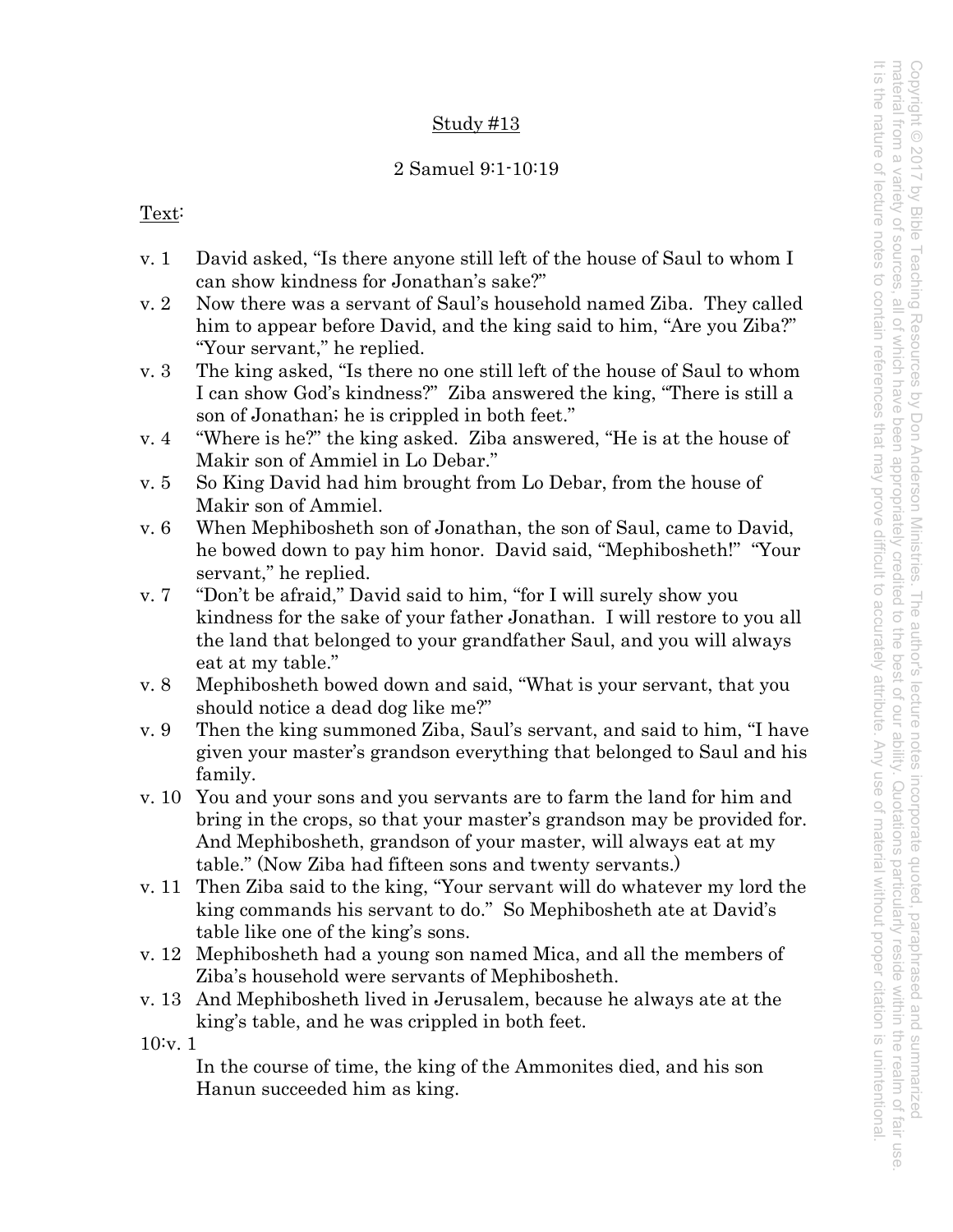- v. 2 David thought, "I will show kindness to Hanun son of Nahash, just as his father showed kindness to me." So David sent a delegation to express his sympathy to Hanun concerning his father. When David's men came to the land of the Ammonites,
- v. 3 the Ammonite nobles said to Hanun their lord, "Do you think David is honoring your father by sending men to you to express sympathy? Hasn't David sent them to you to explore the city and spy it out and overthrow it?"
- v. 4 So Hanun seized David's men, shaved off half of each man's beard, cut off their garments in the middle at the buttocks, and sent them away.
- v. 5 When David was told about this, he sent messengers to meet the men, for they were greatly humiliated. The king said, "Stay at Jericho till your beards have grown, then come back."
- v. 6 When the Ammonites realized that they had become a stench in David's nostrils, they hired twenty thousand Aramean foot soldiers from Beth Rehob and Zobah, as well as the king Maacah with a thousand men, and also twelve thousand men from Tob.
- v. 7 On hearing this, David sent Joab out with the entire army of fighting men.
- v. 8 When the Ammonites came out and drew up in battle formation at the entrance to their city gate, while the Arameans of Zobah and Rehob and the men of Tob and Maacah were by themselves in the open country.
- v. 9 Joab saw that there were battle lines in front of him and behind him; sop he selected some of the best troops in Israel and deployed them against the Arameans.
- v. 10 He put the rest of the men under the command of Abishai his brother and deployed them against the Ammonites.
- v. 11 Joab said, "If the Arameans are to strong for me, then you are to come to my rescue; but if the Ammonites are too strong for you, then I will come to rescue you.
- v. 12 Be strong and let us fight bravely for our people and the cities of our God. The Lord will do what is good in his sight."
- v. 13 Then Joab an the troops with him advanced to fight the Arameans, and they fled before him.
- v. 14 When the Ammonites saw that the Arameans were fleeing, they fled before Abishai and went inside the city. So Joab returned from fighting the Ammonites and came to Jerusalem.
- v. 15 After the Arameans saw that they had been routed by Israel, they regrouped.
- v. 16 Hadadezer had Arameans brought from beyond the River; they went to Helam, with Shobach the commander of Hadadezer's army leading them.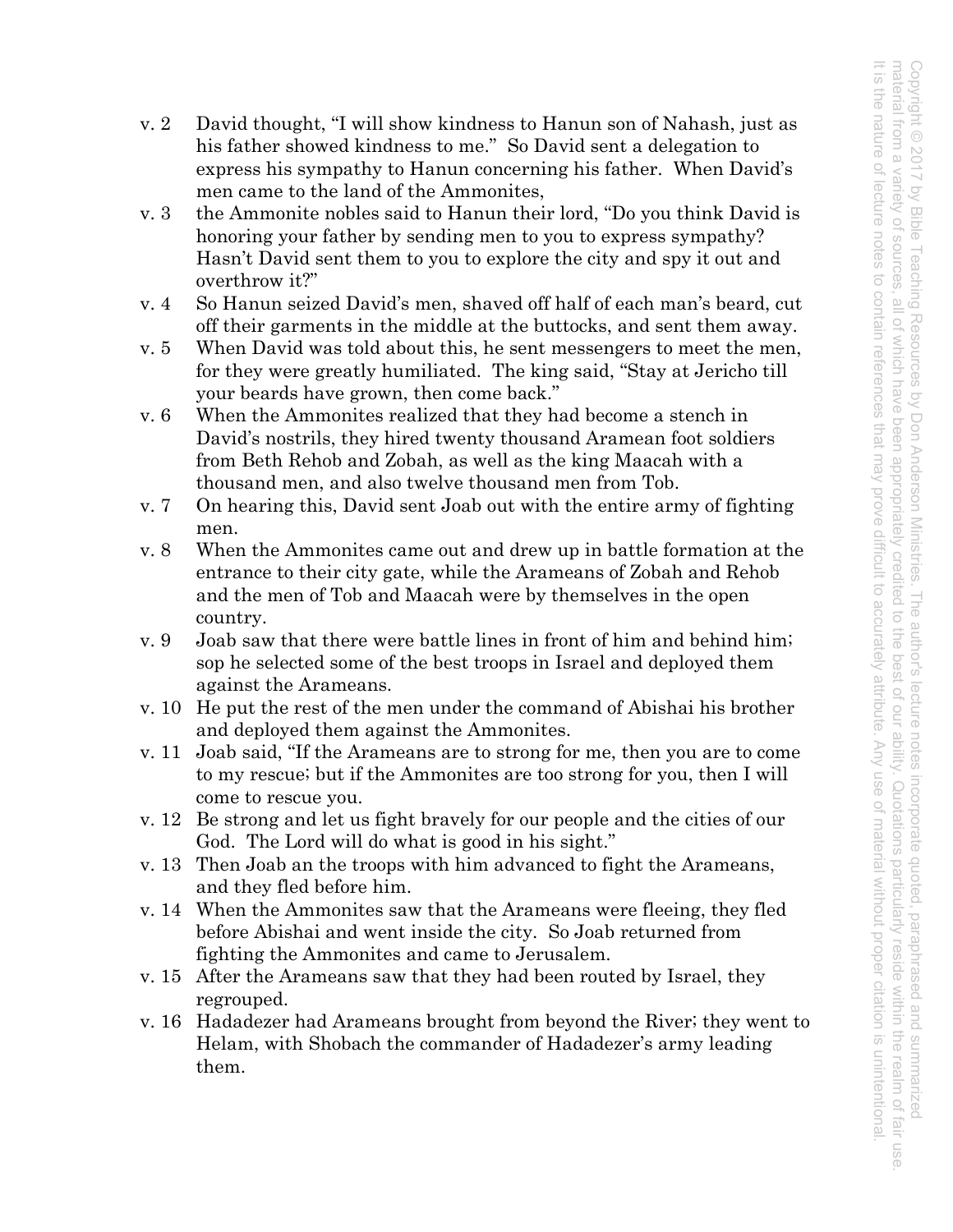- v. 17 When David was told of this, he gathered all Israel, crossed the Jordan and went to Helam. The Arameans formed their battle lines to meet David and fought against him.
- v. 18 But they fled before Israel, and David killed seven hundred of their charioteers and forty thousand of their foot soldiers. He also struck down Shobach the commander of their army, and he died there.
- v. 19 When all the kings who were vassals of Hadadezer saw that they had been defeated by Israel, they made peace with the Israelites and became subject to them. So the Arameans were afraid to help the Ammonites anymore.

## Introduction

Paula d'Arcy in her book Where the Wind Begins tells of an encounter in her ministry that touched someone pretty deeply. "He pulled away and began to strike back. Tears were in his eyes and on his cheeks. 'I'm angry with you,' he shouted, not turning back toward me but looking stubbornly away. 'You're making me hurt. I don't want to face these things. I can't stand the contents of my own mind.' 'I know you hurt,' I said softly. 'But facing pain is the only way through it. Don't forget, I've been there too.' There was a long silence. 'I want to die,' he said at last, still not turning around. I wasn't looking at him either. 'That's obvious, you're doing a good job of accomplishing it. Pretty soon you'll succeed.' 'I served a year in jail. My wife left me. I've got an eighteen year old son I haven't even seen since he was six.' 'We could go on trading mistakes forever. My list is probably longer. The point is in the face of death we both lived  $\cdot$  lived  $\cdot$  we have to figure out what's left of our lives and why we have them.'"

Life is not so neat nor is it always respectful. Instead, it seems to be what happens to us while we are making other plans. Thus it was without consideration for all my strenuous adjustments and all my fears, that I started down the entry ramp to a new highway. And I confess, it never occurred to me that it might have been an way to which I was being led, and along which I could be changed for the better. I felt only as we usually do, when confronted with something unknown and fearsome, I wanted to be allowed to have another way.

Lewis B. Smedes in his book Forgive and Forget says, "Are you capable of forgiving God when he has let you down and disappointed you by permitting bad luck and sickness and cruelty in his world and permitting some of these things to happen to you? You may react automatically. God cannot be blamed for anything so he cannot be forgiven for anything. The Psalms say, 'The Lord is just in all his ways and kind in all his doings.' Being God is never having to say you are sorry. When it comes to God, our instinctive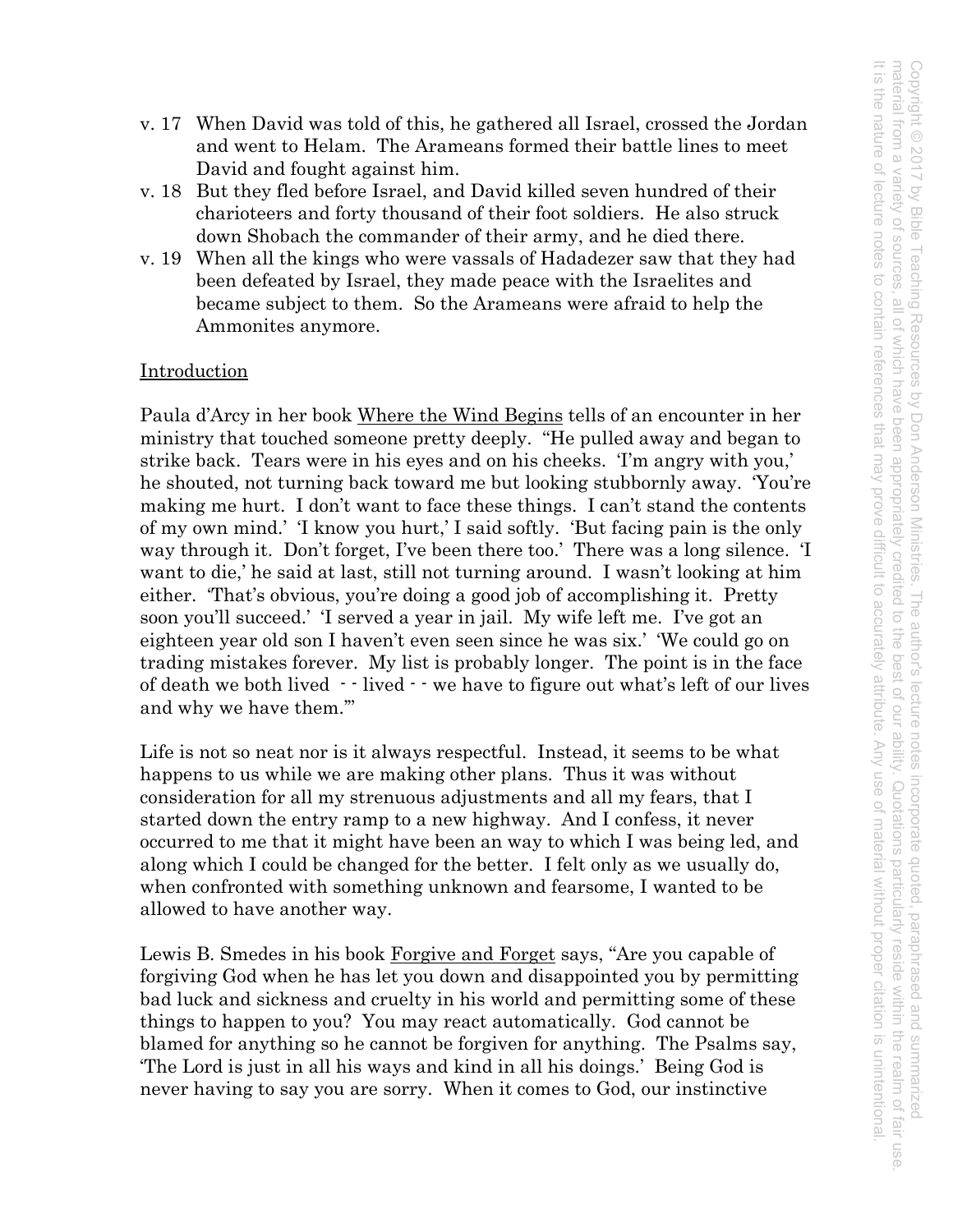Copyright © 2017 by Bible Teaching Resources by Don Anderson Ministries. The author's lecture notes incorporate quoted, paraphrased and summarized<br>material from a variety of sources, all of which have been appropriately cr It is the nature of lecture notes to contain references material from a variety of sources, all of the which have been appropriately credited to the best of courses, all of the interval of the set of the set of the been abdeniately reside with reside with reside within the real Copyright © 2017 by Bible Teaching Resources by Don Anderson Ministries. The author's lecture notes incorporate quoted, paraphrased and summarized It is the nature of lecture notes to contain references that may prove difficult to accurately attribute. Any use of material without proper citation is unintentional., all of which have been appropriately credited to the best of our ability. Quotations particularly reside within the realm of fair use that may prove difficult to accurately attribute Any use of material without proper citation is unintentional

piety rushes to defend him against our own complaints. Maybe so, but we should not smother the primal screams of those who feel as if God has left them dangling in the winds of pain. Would it bother God too much if we found our peace by forgiving him for the wrongs we suffer? What if we found a way to forgive him without blaming him? A special sort of forgiving for a special sort of relationship. Would he mind?"

One of the mothers who lost her son in a serious automobile accident in the book His Five Smooth Stones by Herman Weiskoph says, "One of the things that helped me the most was the realization that God is in control. We as humans are inclined to feel that when things don't go the way we'd like them to go, that they are out of control and that God has not been watching over us. We mat even feel that he has turned his back on us. Over the years, as the result of study and seeing God at work, I have learned that he is never unaware of my needs. So when my child was riding in that van that night, it was a great comfort to know that God's eyes were on Thomas. One of my favorite verses concerning this is 2 Chronicles 16:9, 'For the eyes of the Lord run to and fro throughout the whole earth to show himself strong on the behalf of them whose heart is perfect toward him.' No hearts can be more perfect than those in which Christ lives, so I know God was watching to show himself strong at the moment that Thomas ended this physical life."

(Life has dealt a severe blow to meph.)

We would do well to call this first chapter in our study today as an ILLUSTRATION OF GOD'S GRACE.

Donald Grey Barnhouse tells the story, "Sir Edward Burne-Jones was a prominent artist in England during the latter part of the 19th century. One day Sir Edward went to tea at the home of his daughter. And as a special treat, his little granddaughter was allowed to come to the table. But she became naughty and her mother made her sand in the corner with her face to the wall. Now Sir Edward, being a well-trained grandfather, did not interfere with his grandchild's training, but next morning he arrived at his daughter's home with paints and palette. He went to the wall where the little girl had stood and there he painted pictures, a kitten chasing it's tail, lambs in a field, goldfish swimming. The wall on both sides of that corner was decorated with his paintings, all for his granddaughter's delight. If she he to stand in the corner again, at least she would have something to look at. When a Christian commits sin and is put into a corner, God does not send him to hell. Instead, God paints pictures to illustrate his love and grace."

In this marvelous experience in chapter 9 of 2 Samuel we have David acting in grace toward Jonathan's son Mephibosheth.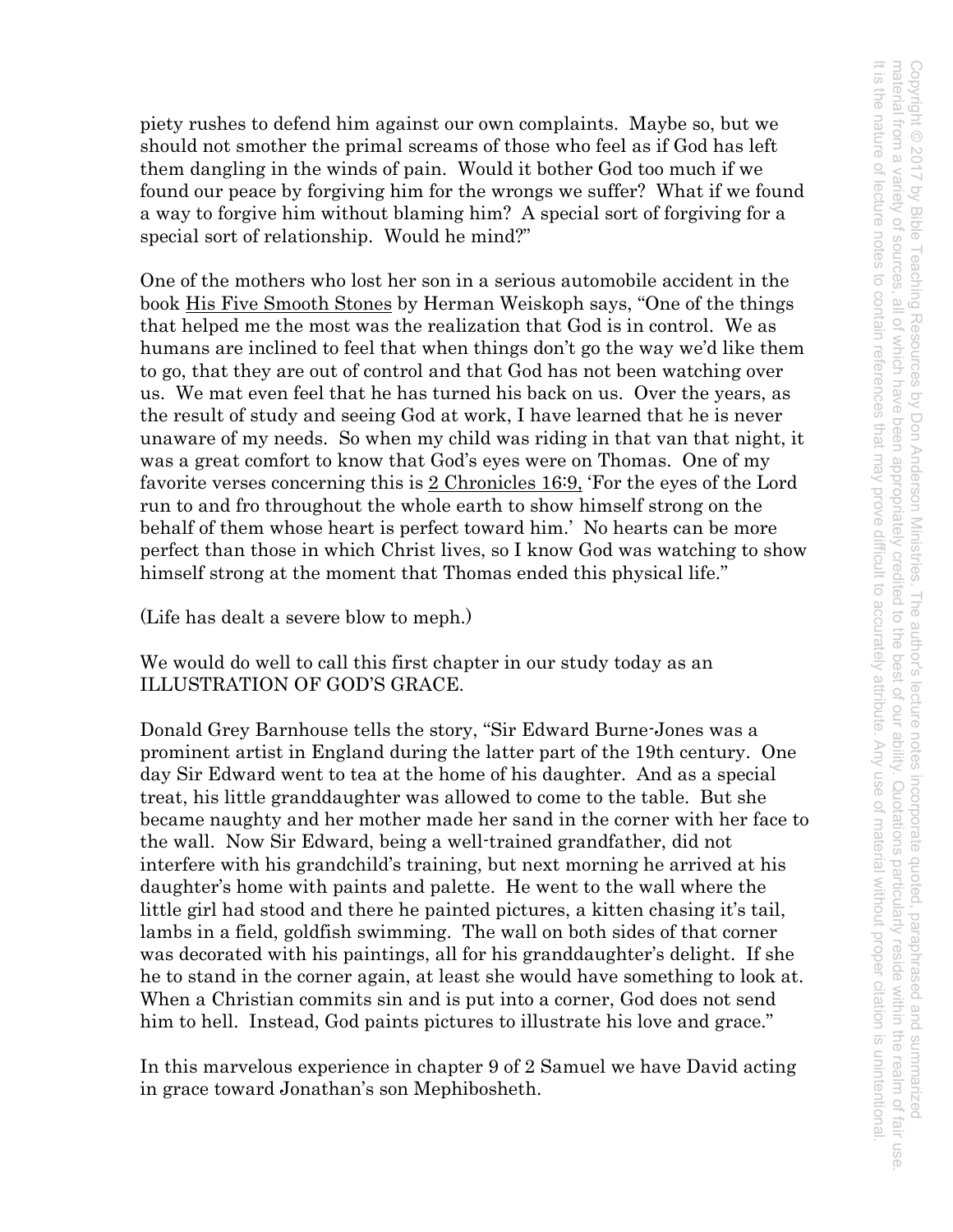#### Psalm 17:8

"Keep me as the apple of the eye. Hide me in the shadow of thy wings."

#### Psalm 30:4,5

"Sing praise to the Lord, you his godly ones, and give thanks to his holy name, for his anger is but for a moment, his favor is for a lifetime. Weeping may last for the night, but a shout of joy comes in the morning."

2 Samuel chap. 9: v. 1 David asked, "Is there anyone still left of the house of Saul to whom I can show kindness for Jonathan's sake?"

The scene of our study opens with a question from David.

Perhaps David is reflecting back over his life, overwhelmed with all of God's goodness.

(Similar to last week! David finds himself wanting to do something! He's running out of projects!)

Naturally, a vital part of that goodness was the friendship which he sustained for a number of years with Saul's son Jonathan.

David is really missing his old buddy today, and he's thinking back over the commitment that he had made to Jonathan while they were still alive, that he would care for the needs of his family.

Phillip Keller in his book A Gardener Looks at the Fruits of the Spirit says, 'It is the kindness of God that enriches and energizes me not only spiritually but also morally and physically. I am surrounded on every side by the fullorbed environment of his overwhelming kindness. It comes flowing to me in a thousand forms from the fountainhead of his own love. All that I have and experience is an expression of his kindness. And wonder of wonders, marvel of marvels all of this in spite of my awkwardness, my waywardness, my stubbornness, my perverseness. Nothing so pulverizes my pride and humbles my hard heart before him."

David is saying, I want to show this kindness for Jonathan's sake. This is to be a memorial for Jonathan, an act of love toward his family.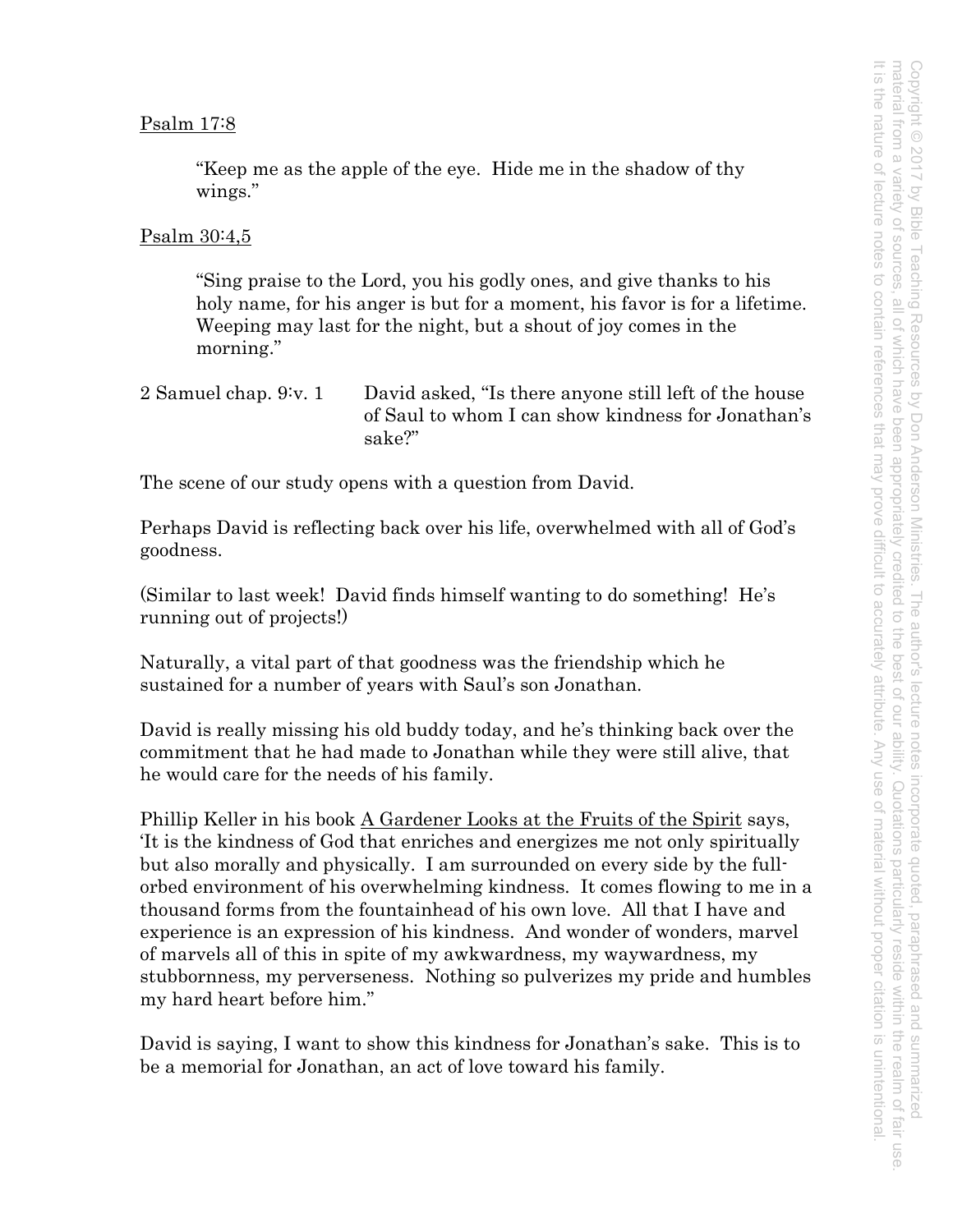One writer says, "In those days you didn't try to undercut your political rivals by bugging their offices or tapping their telephones or launching a smear campaign against them. You simply tried to kill them.

v. 2 Now there was a servant of Saul's household named Ziba. They called him to appear before David, and the king said to him, "Are you Ziba?" "Your servant," he replied.

Winter asks the question, "Who was Ziba? Ziba was a former servant of Saul's who knew about the existence of Jonathan's son Mephibosheth. The word Ziba is apparently from a Semitic stem of a word meaning 'branch or twig.' Since he was Saul's servant, it is reasonable to suppose that he was from the tribe of Benjamin. He had been left behind when Saul went to battle but had kept a record of the activities of the family."

Gehrke points out, "The reference to survivors from Saul's house presupposes that the house of Saul had suffered severe losses and was threatened with extinction. In any case, Saul's house had suffered considerable blood-letting and David' royal pronouncement that he wished to show kindness to that house could well have been understood by people to have been spoken with the same irony as King Herod's later statement that he wished to worship the newborn king of the Jews at Bethlehem."

v. 3 The king asked, "Is there no one still left of the house of Saul to whom I can show God's kindness?" Ziba answered the king, "There is still a son of Jonathan; he is crippled in both feet."

In verse 1 David asks, "Is there anyone still left of the house of Saul to whom I can show kindness?"

And now he asks Ziba the question, "Is there no one still left of the house of Saul to whom I can show God's kindness?"

Keller points this out in his book A Gardener Looks at the Fruits of the Spirit, "The truly kind person is one who does not flinch at the cost of extending kindness. He forgets his own personal preferences to proffer help and healing to another. At the price of inconvenience, labor and personal privation, he goes out quietly and without fanfare to bring pleasure to another. Sensitive to the sorrow and suffering of a struggling society, he undertakes to do what he can to alleviate the suffering. He tries to make the world a better and brighter place for those enmeshed in its pain and pathos. This is the quality of kindness that characterizes God our Father. He does care. He does suffer for us. Our heavenly Father does come to us in absolute honesty and openness. He lays down his life for us, and he expends himself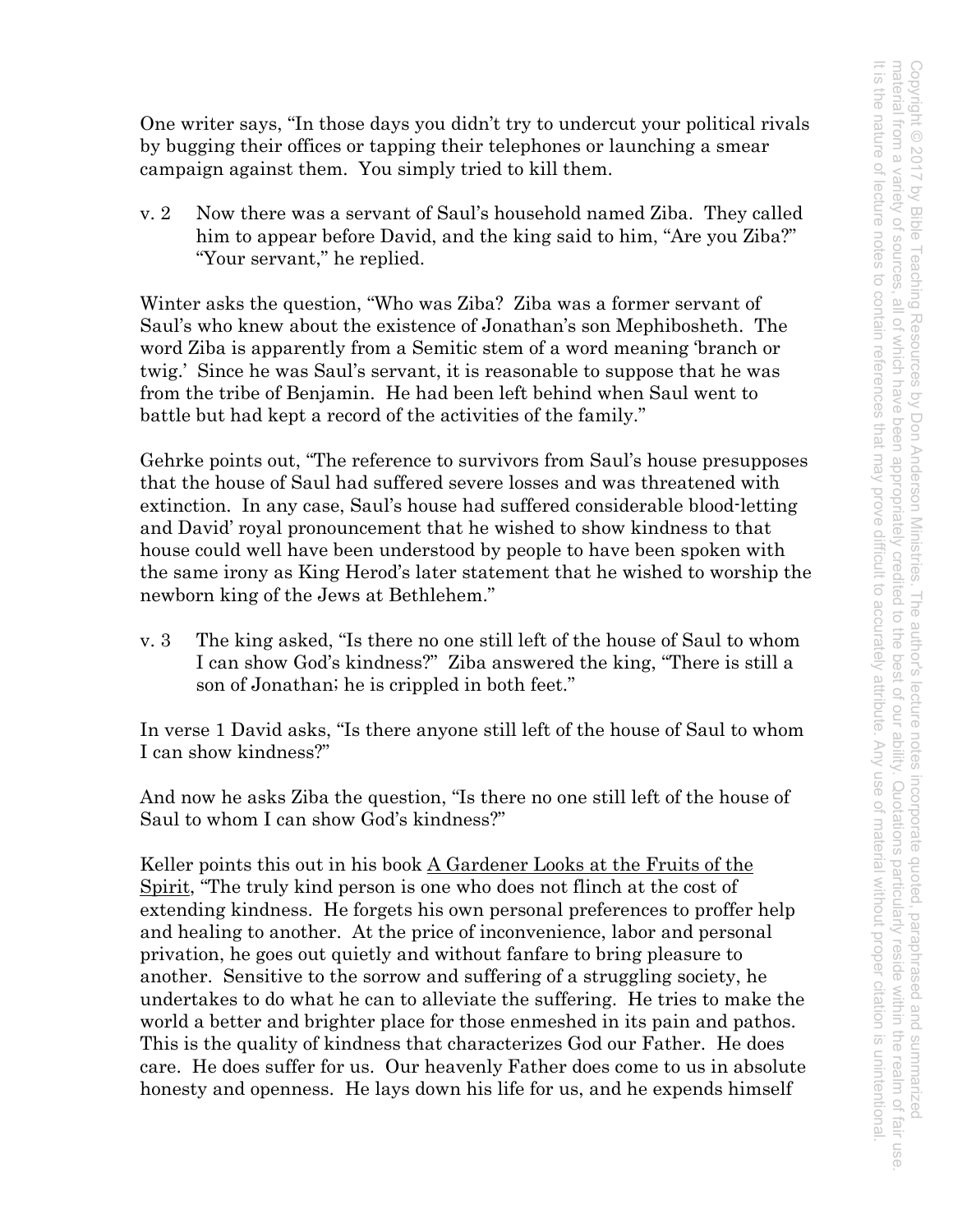without hesitation to enrich us. He identifies himself with us in our dilemma, utterly merciful, totally compassionate, incredibly self-giving. He has our welfare and wellbeing ever in mind, always."

Ziba answered the king, "There is still a son of Jonathan; he is crippled in both feet."

# 2 Samuel 4:4

"Jonathan, son of Saul, had a son who was lame in both feet. He was five years old when the news about Saul and Jonathan came from Jezreel. His nurse picked him up and fled, but as she hurried to leave, he fell and became crippled. His name was Mephibosheth."

Mephibosheth was five years old when his grandfather and father were both killed on Mount Gilboa in the battle with the Philistines. The nurse, fearing for the life of this child since he was part of the family, picked him up in her arms and fled; but as she hurried to leave, he had a very serious fall and became crippled.

 $(5-30$  13-37(1/2) 24-25Yrs)

"He is crippled in both feet." Evidently, the nurse was fleeing with Mephibosheth as a woman would be fleeing a burning house. She would not let her kindergartener walk behind but would grab him up and rush for safety. She in her haste must have fallen and the boy fell very hard, and probably fractured both of his ankles. She probably fell upon him with her full weight.

He probably is totally dependent upon others for moving around. In our day it would be crutches or a wheelchair.

(Wouldn't he have a hard time with bitterness because of this! Self image, worth)

v. 4 "Where is he?" the king asked. Ziba answered, "He is at the house of Makir son of Ammiel in Lo Debar."

(Gone into exile!!)

Here Ziba gives the king the geographical information he requests for seeking out Mephibosheth. Lo Debar is east of the Jordan in Gilhead, probably some 10-15 miles northeast of Jerusalem, or could have been still further north.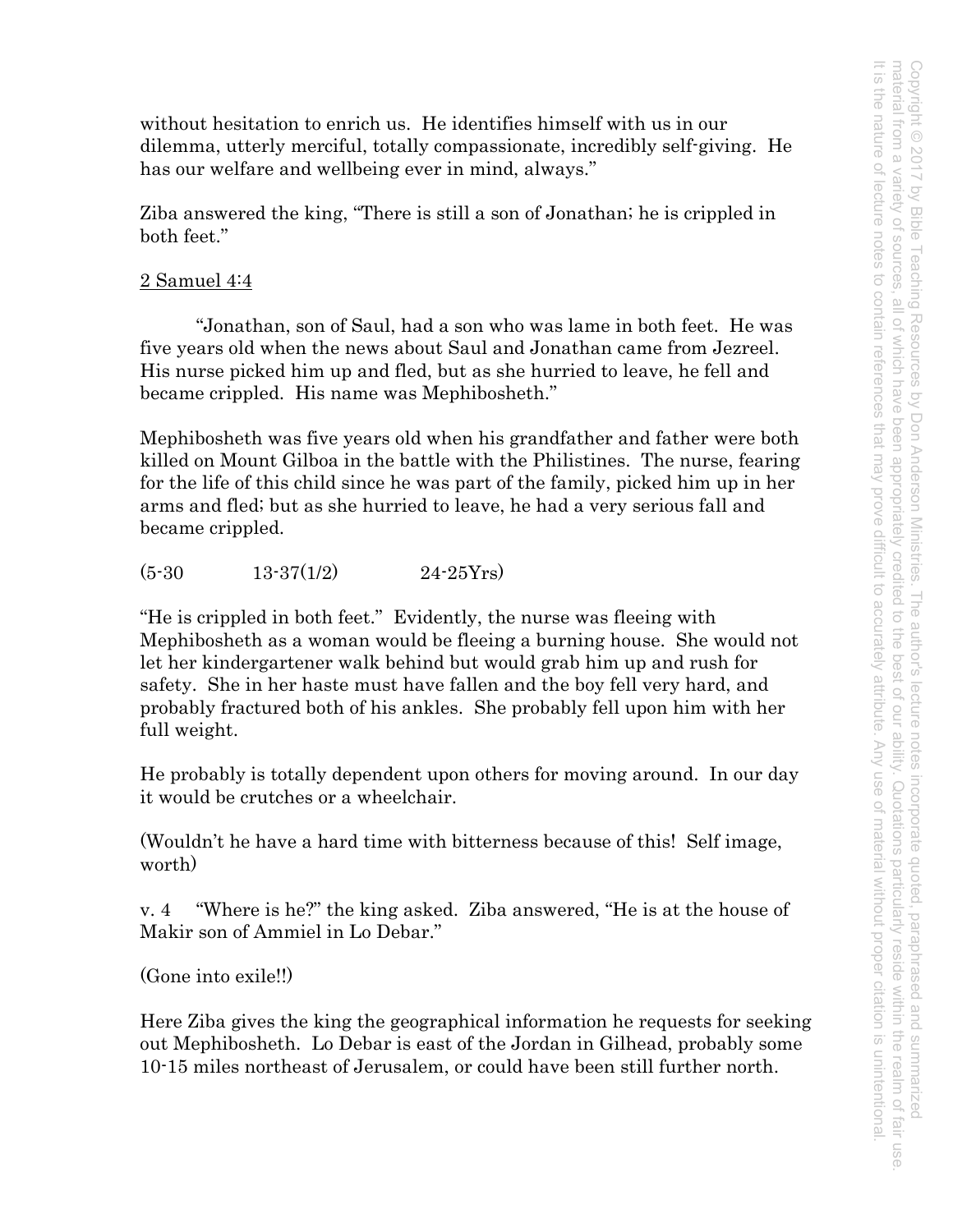Winter asks the question, "What had caused the boy's lameness? The nurse taking care of the five year old boy had dropped him while fleeing from the invading Philistines. This was made clear in 2 Samuel 4:4 but it does not indicate that she was actually carrying him in her arms or on her back. She may have lost her hold on his hand as they were fleeing from the mountains, causing the lad to fall and become permanently injured. The exact nature of the injury is not given, but when David returned from his successful suppression of Absalom's revolt, Mephibosheth said that he had not gone with David because he could not walk."

Dr. Paul J. Jorden says, "It is mentioned several times that Mephibosheth was lame. Many of us at times feel that we are lame. Some of us are lame in our feet, and some are lame at the other end. But all of us have weaknesses. When we feel we are not able to meet every responsibility, we must have confidence that God will provide in his time and in his way."

Vos points out, "Ziba informed David that Jonathan had a son crippled in both feet. This son Mephibosheth was born during David's wanderings, and was dropped by his nurse and crippled at age five during the flight after the disastrous battle of Mount Gilboa. Since he had been living in seclusion ever since, David had no knowledge of him."

v. 5 So King David had him brought from Lo Debar, from the house of Makir son of Ammiel.

Mephibosheth couldn't come by himself, so David had him brought from Lo Debar to the city of Jerusalem. Mephibosheth was probably overwhelmed by fear, coming from the farming country to the big city, and then coming to the king probably meant he was going to be executed because he was part of Saul's house.

v. 6 When Mephibosheth son of Jonathan, the son of Saul, came to David, he bowed down to pay him honor…

He's scared to death. He probably fell at his feet, and David helped him up and felt him trembling as he reached for him.

"David said, "Mephibosheth!' "Your servant," he replied.

I am sure David said that word with an awful lot of emotion and kindness, and probably saw some likeness to his dear friend Jonathan in his son Mephibosheth.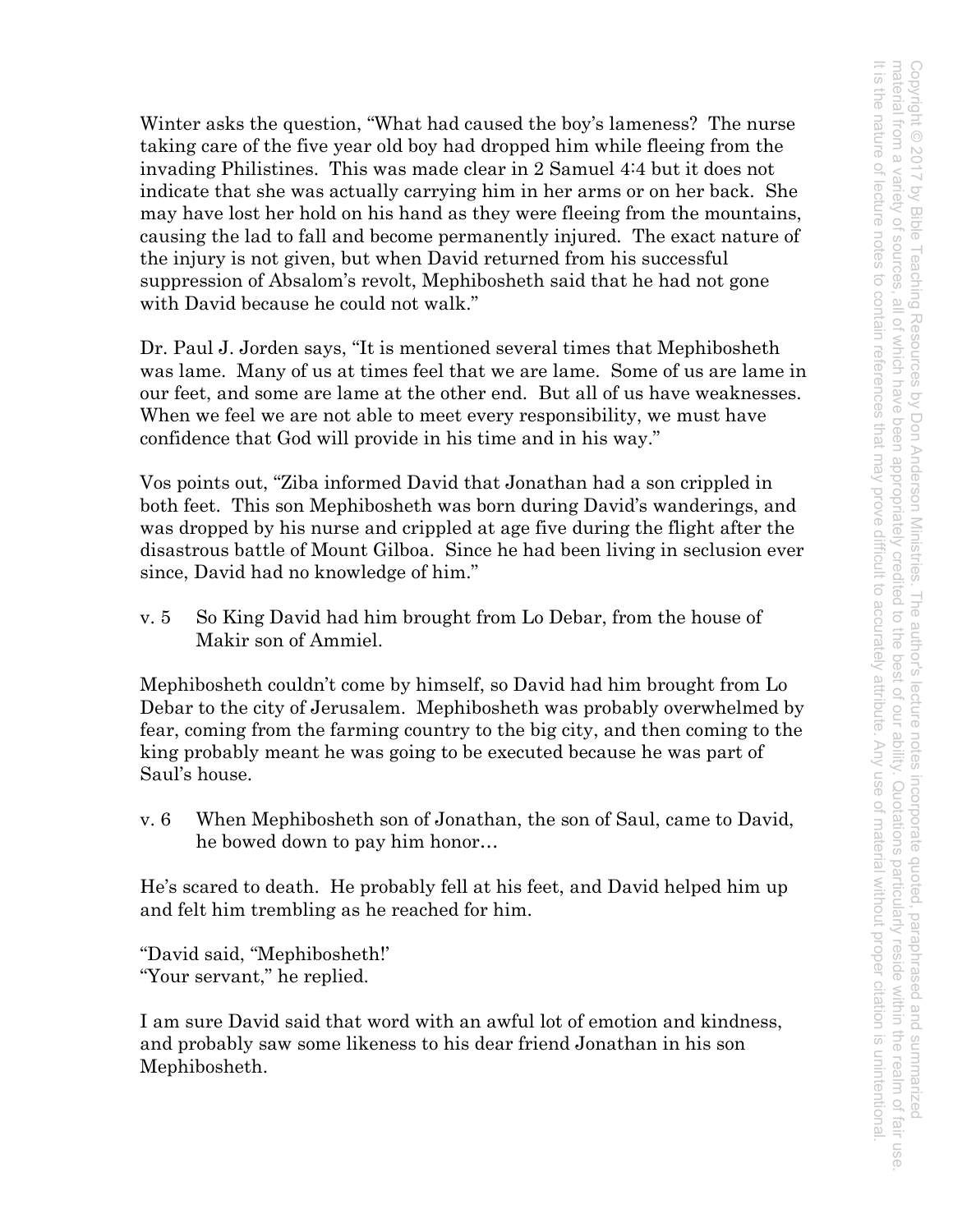v. 7 "Don't be afraid," David said to him, "for I will surely show you kindness for the sake of your father Jonathan. I will restore to you all the land that belonged to your grandfather Saul, and you will always eat at my table."

David immediately says, "Don't be afraid." This is a command designed to alleviate the horrible feelings of insecurity that Mephibosheth has at this moment.

The reason for this command is: "I will surely show you kindness for the sake of your father Jonathan. I will restore to you all the land that belonged to your grandfather Saul, and you will always eat at my table."

There are three reasons why he doesn't need to be afraid:

- 1. David is going to show him kindness.
- 2. He is going to restore to Mephibosheth the land of Saul.
- 3. Mephibosheth is always going to eat at the king's table.

Luis Palau points out, "And David told him, 'Mephibosheth, it's not because of anything great or small which you've done, or which you failed to do. I accept you because of your father. I accept you because I promised your grandfather. Enter now into the king's house and enjoy all the provisions on my table. You shall be as my son.' What a picture of what God the Father does for you and me. We enter into the kingdom because of another. We could never earn the right at all. We sit at the king's table and eat the king's food on the merit of our relationship to another. We are accepted in the beloved, crippled, broken, non-persons in every sense of the word. He sought us out and called us to himself. All we had to do was acknowledge his gracious invitation and accept his provision. Mephibosheth could have rejected David's offer. He could have clung to his own poverty, misery, and obscurity, spitting on the king's messenger and spurning the king's message. And he would have been a fool. Have you accepted your king's astounding offer of pardon and provision? Have you taken time today to thank your Lord for seating a crippled soul like you at that table of the King?"

# <u>1 John 3:1,2</u>

"See how great a love the Father has bestowed upon us, that we should be called children of God. And such we are; for this reason the world does not know us because it did not know him. Beloved, now we are children of God, and it has not appeared as yet what we shall be. We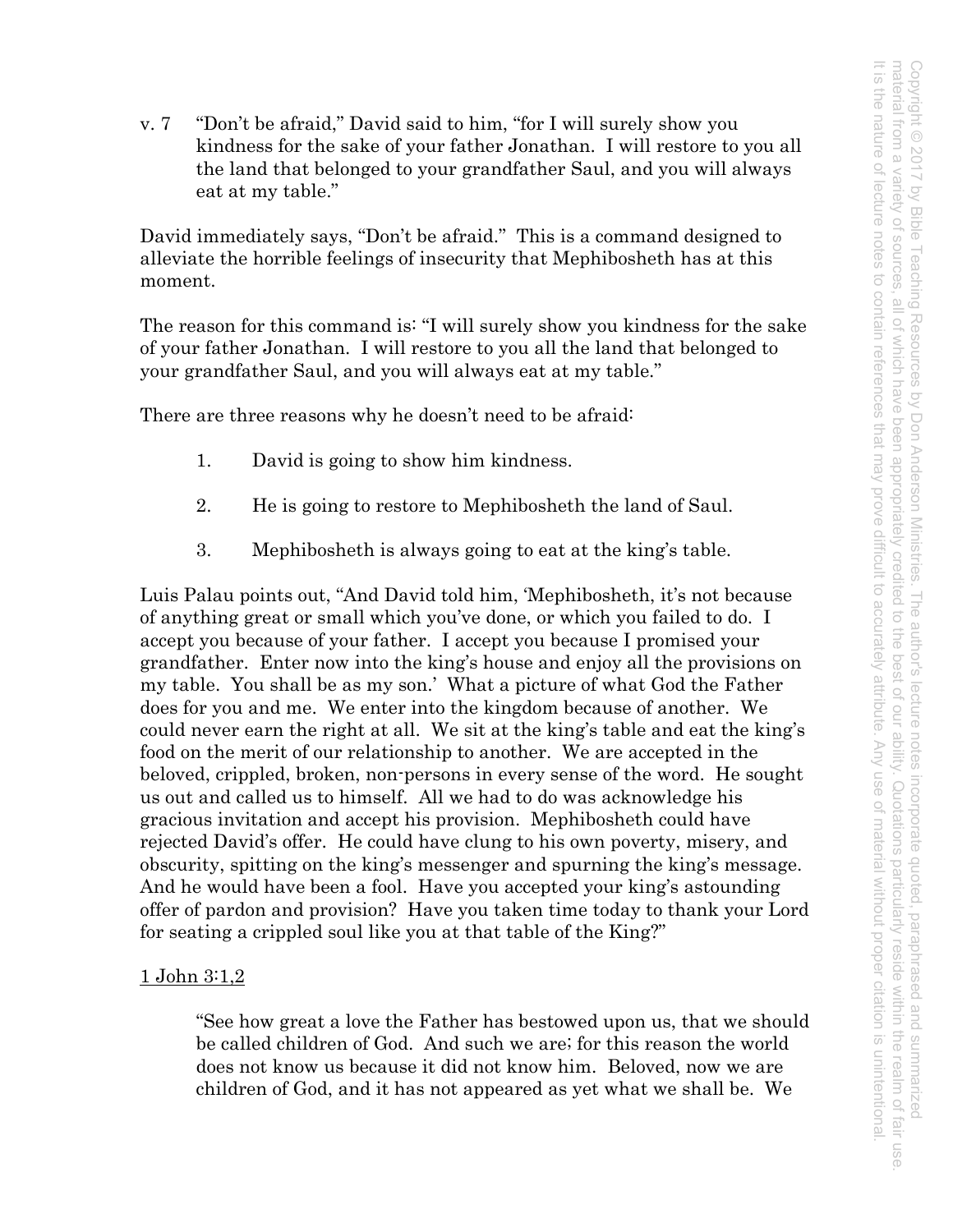know that if he should appear, we shall be like him, because we shall see him just as he is."

(Rom. 5:12 | Rom. 3:19 | In Adam | In Christ)

John Watt points out, "Mephibosheth is a picture of what we all are by nature. The darker the picture the more it magnifies the grace of God. Mephibosheth was ruined by a fall he had when he was a child. So we all fell in Adam, and the whole human race was ruined by that fall. Since then, man has been unable to please God apart from his grace. Mephibosheth belonged to a family whom God had rejected. As God rejected Saul, then removed him, so he had rejected the first man and all his posterity. Mephibosheth belong to the rejected house of Saul. We belong to the rejected family of Adam. He had lost the inheritance and all pertaining to it. Have we not lost all through the fall of Adam? Everything has been forfeited."

Observe the last little phrase in verse 7: "You will always eat at my table." This little phrase is repeated no less than 4 times in 2 Samuel 9 in: verses 7, 10, 11, and 13.

When the Holy Spirit says something four times, it is obvious that he intends to grip our hearts with an important truth.

Redpath points out, "In this story we reach the high point of David's life. Here was his grandest hour. Tragedy and decline came soon, but at this point David had captured the whole land which God purposed that his people should inhabit and possess. He had driven out all his enemies and was undisputed king over the whole nation. He took his particular moment to reflect upon early days, the days of testing, the days of suffering, days of rejection. And as he mused over the past and recalled Saul's animosity to him, there came the thought, I wonder, is there any left of the house of Saul that I might show kindness to him."

Phillip Keller points out in his book A Gardener Looks at the Fruits of the Spirit, "I am ever reminded of the gentle and kindly David Livingston. His tremendous foot safaris took him for thousands of miles through unmapped territory among savage tribes. Yet wherever his foot prints were left behind, there remained the legacy of the love of Christ expressed in his simple, humble kindness to the natives. Long after he was dead and gone to his heavenly home, he was remembered in the Dark Continent as the Kind Doctor. What greater accolade could any man earn?"

Mephibosheth is like each of us before we come to a personal relationship with Jesus Christ.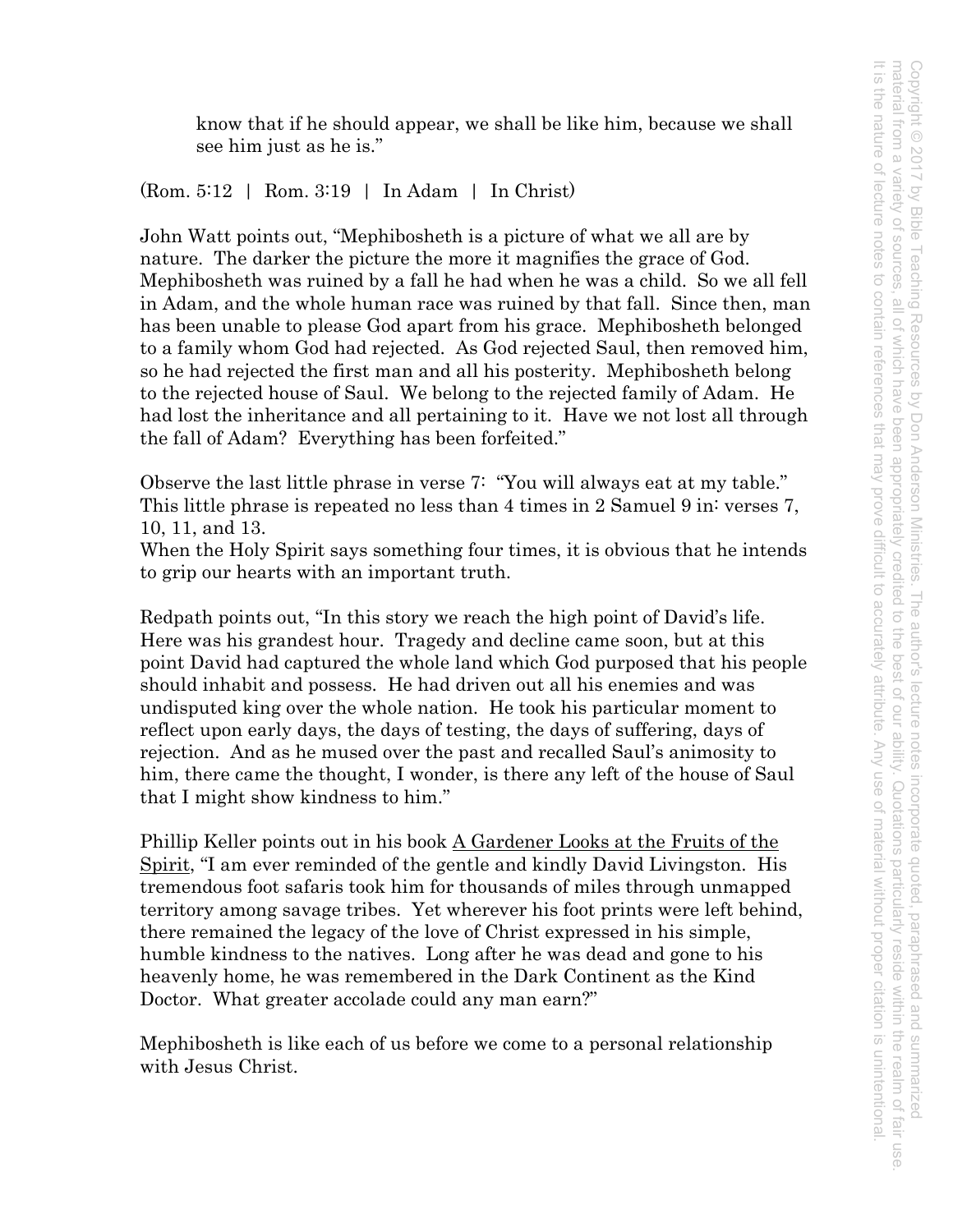Redpath describes this, "These and a thousand other things invade the consciousness of the natural man. And over the years from childhood through youth, sometimes into manhood and even old age, he is characterized by these three words in his relationship with God: AWAY, AFRAID, AND ANTAGONISTIC.

J. Vernon McGee says, "This story reveals what a great man David really was. We usually think of David in connection with the sin he committed, and that is probably a natural thing to do. So it is in the life of David. We always concentrate on his big sin, and it was big. The trouble is, we give sparse attention to the noble life and exploits of David. Someone has said, 'There is so much good in the worst of us, and so much bad in the best of us that it behooves most of us not to talk about the rest of us.' Maybe we ought to reevaluate out viewpoint of David. There are so many bright spots in the long life of David from that young shepherd boy who slew a giant to an old man wise in experience who could write 'the Lord is my shepherd; I shall not want."

### Psalm 56:13

"For thou hast delivered my soul from death, indeed my feet from stumbling so that I may walk before God in the light of the living."

## Psalm 73:2

"But as for me, my feet came close to stumbling; my steps had almost slipped."

#### Psalm 116:8,9

"For thou hast rescued my soul from death, my eyes from tears, my feet from stumbling. I shall walk before the Lord in the land of the living."

## J. L Packer in his book <u>Knowing God</u> says,

"Grace first inscribed my name In God's eternal book. 'Twas grace that gave me to the lamb, Who all my sorrows took. Grace taught my soul to pray, And pardoning love to know 'Twas grace that kept me to this day And will not let me go."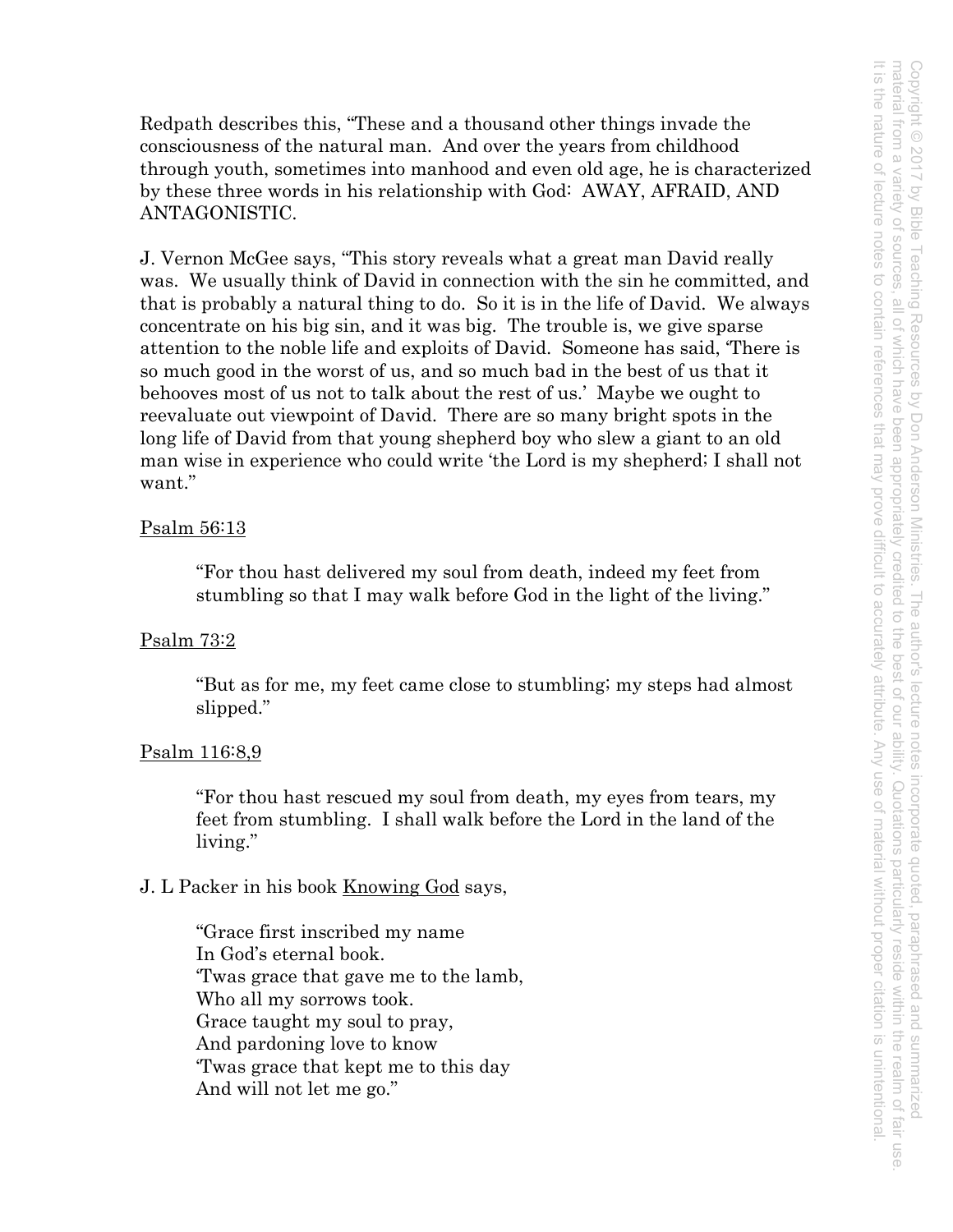June Hunt in her book Above All Else says, "It takes tears, loneliness, desperation and fear to realize the value of the remedy for all these: Jesus Christ. A friend of mine, who has experienced more than her share of adversity, said this to me, 'I sometimes think Christians are like tea bags. You never know what kind you are until you get in hot water.'"

His love has no limit, His grace has no measure, His power no boundary Known unto man. For out of the infinite riches in Jesus, He giveth and giveth and giveth again.

v. 8 Mephibosheth bowed down and said, "What is your servant, that you should notice a dead dog like me?"

Mephibosheth hit the floor again and has a question for David: "What is your servant, that you should notice a dead dog like me?"

I am sure being handicapped like Mephibosheth has been ever since he was 5, he has had to miss so much of what life had to offer; and he has such a poor self-image and sense of self-worth.

Since his father and grandfather have died in battle at such an early age, he's probably never been noticed or considered to be much of anything now has he felt loved by anyone.

Ted Engstrom in his book The Pursuit of Excellence says, "Some of the world's greatest men and women have been saddled with disabilities and adversities, but have managed to overcome them:

Cripple him and you have a Sir Walter Scott. Lock him in a prison cell and you have a John Bunyon. Burry him in snows of Valley Forge, and you have a George Washington. Raise him in abject poverty, and you have an Abraham Lincoln. Subject him to bitter religious prejudice, and you have a Disraeli. Strike him down with infantile paralysis, and he becomes Franklin Delano Roosevelt. Burn him so severely in a schoolhouse fire that the doctors say he will never walk again, and you have a Glenn Cunningham, who set the world's record in 1934 for running a mile in 4 minutes and 6.7 seconds. Deaf in a genius composer and you have a Ludwig Von Beethoven. Have him or her born black in a society filled with racial discrimination and you have a Booker T. Washington, a Harriette Tubman, a Marian Anderson, a George Washington Carver, or a Martin Luther King. Make him the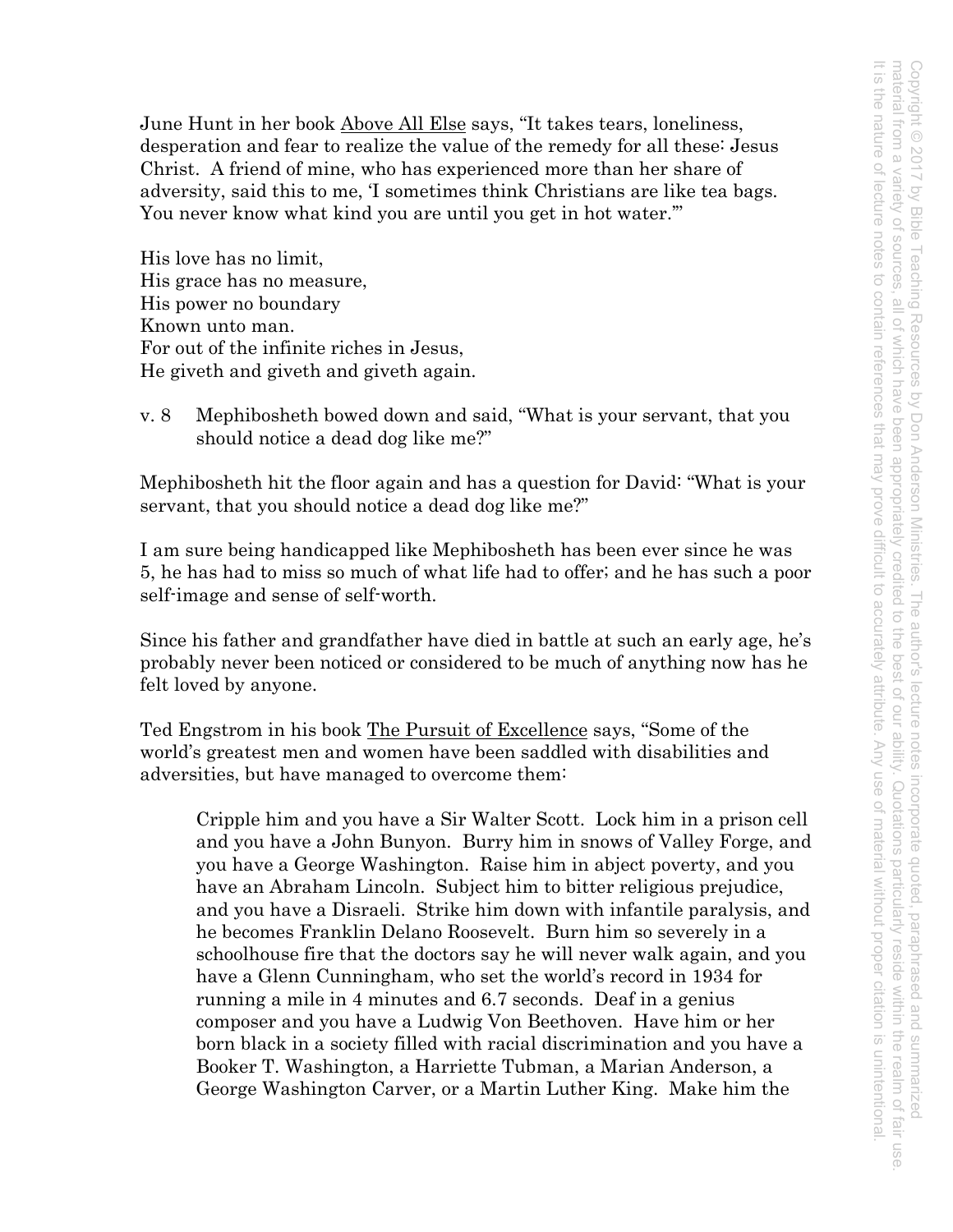first child to survive in a poor Italian family of 18 children, and you have an Enrico Caruso. Have him born of parents who survived a Nazi concentration camp, paralyze him from the waist down when he is four, and you have a incomparable concert violinist, Itzhak Perlman. Call him a slow learner, retarded, and write him off as uneducable, and you have an Albert Einstein.

v. 9 Then the king summoned Ziba, Saul's servant, and said to him, 'I have given your master's grandson everything that belonged to Saul and his family.

Now that David has made this commitment to Mephibosheth, he summons Ziba to come before him to make an announcement of his decision. 'I have given your master's grandson (Saul's grandson) everything that belonged to Saul and his family.

I am making Mephibosheth the single heir of everything that belonged to Saul and his family during their lifetime.

v. 10 You and your sons, and your servants are to farm the land for him and bring in the crops, so that your master's grandson may be provided for. And Mephibosheth, grandson of your master, will always eat at my table." (Now Ziba had fifteen sons and twenty servants.)

Here in this 10th verse David outlines the job description for Ziba and his sons and servants:

- 1. They are to farm the land for Mephibosheth.
- 2. They are to bring in the crops at the time of harvest.

The reason they are to do these two things for Mephibosheth is because he is handicapped. Following this two-point job description, David tells them why: "So that your master's grandson may be provided for."

David tells them first what they are to do: to farm the land for him and to bring in the crops, and then he says what he is going to do for Mephibosheth: "And Mephibosheth, grandson of your master, will always eat at my table."

David, in essence, is saying that he is going to adopt Mephibosheth as part of his own family. And from now on he is going to eat at the king's table.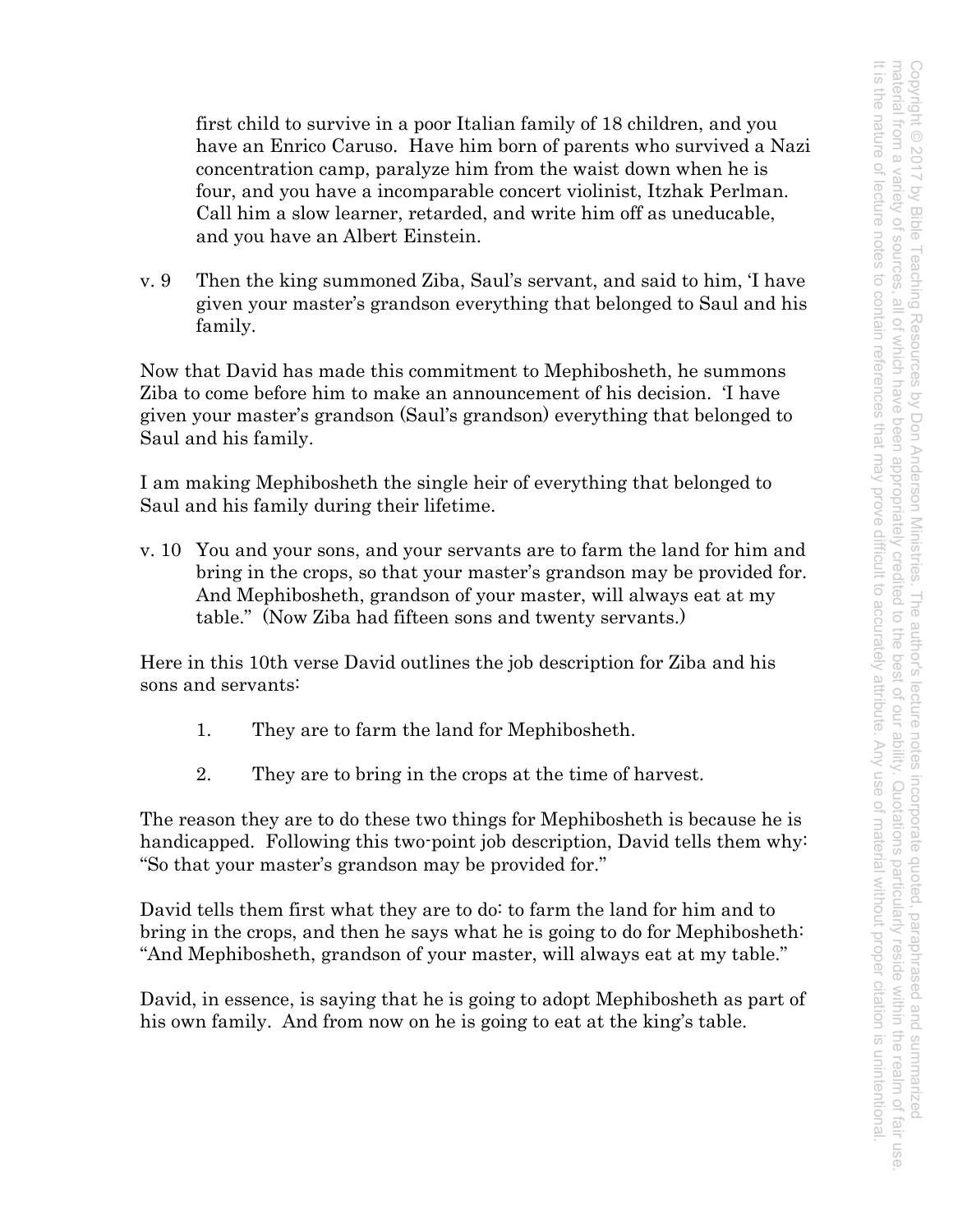One is reminded of Song of Solomon 2:4

"He brought me to his banquet hall, and his banner over me is love."

We too regularly sit at the Lord's table to partake of the bread and the cup which reminds us of his broken body and his shed blood.

We look forward with glorious anticipation to Rev. 19:9

"And he said to me, 'Write, Blessed are those who are invited to the marriage supper of the Lamb.' And he said to me, 'These are true words of God.'"

What a precious option it is to each of us as his children to feast upon the bread of life and to drink the water of life on our daily pilgrimage here below.

#### Jeremiah 15:16

"Thy words were found and I did eat them; and thy words were the joy and the rejoicing of my heart."

#### Psalm 63:1

"O God, thou art my God. I shall seek thee earnestly. My soul thirst for thee; my flesh yearns for thee in a dry and weary land where there is no water."

#### Psalm 104:27,28

"They all wait for thee to give them their food in due season. Thou dost give to them they gather it up. Thou dost open thy hand; they are satisfied with good."

At the end of verse 10 we read, "Now Ziba had fifteen sons and twenty servants."

This meant that Ziba had 35 employees for this Mephibosheth project of farming that David is outlining for him.

v. 11 The Ziba said to the king, "Your servant will do whatever my lord the king commands his servant to do." So Mephibosheth ate at David's table like one of the king's sons.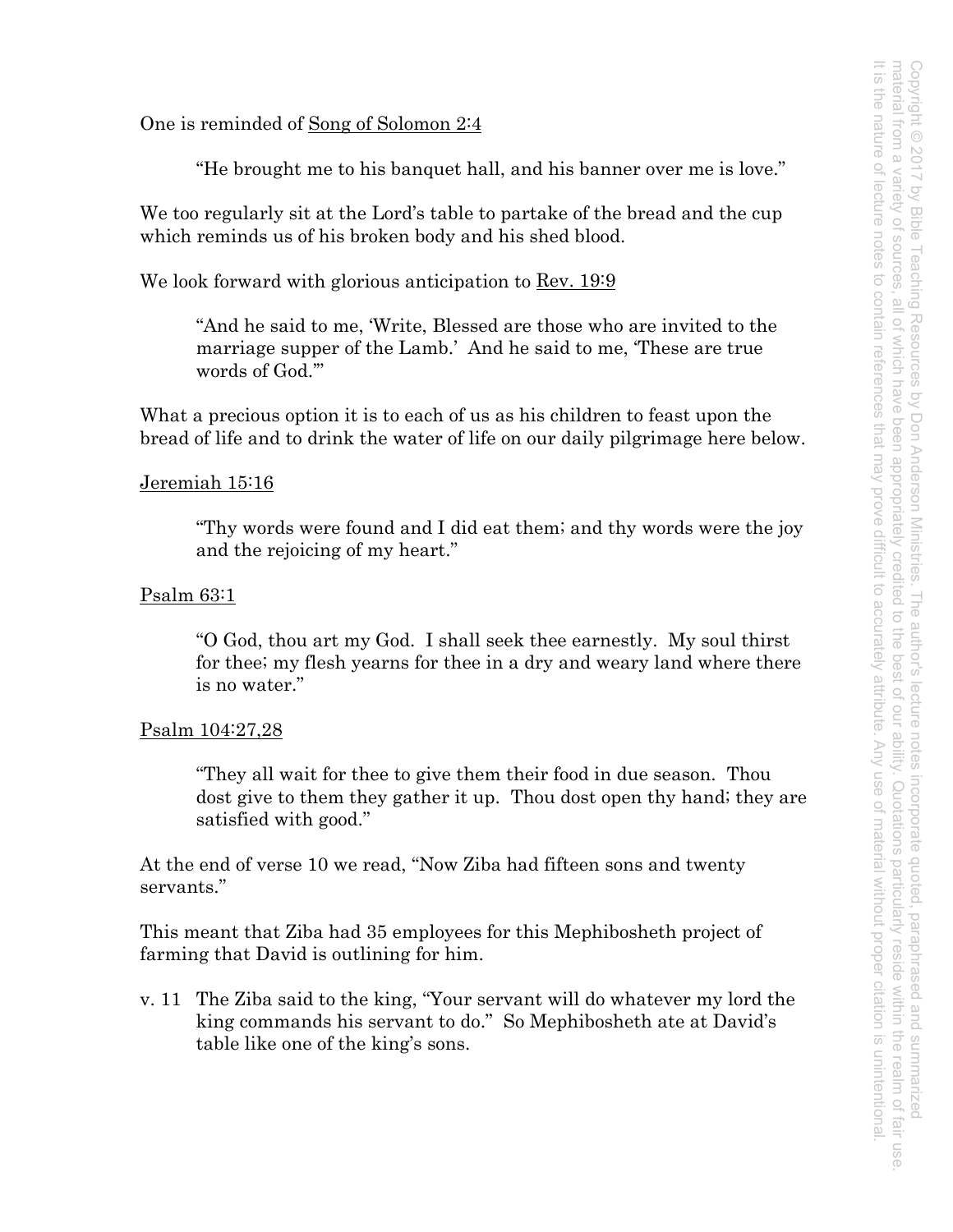Ziba is immediately cooperative with the king, which he needs to be, when he declares himself that he will do whatever the king commands him to do.

Our test tells us then that Mephibosheth ate at David's table like one of the king's sons. He was actually adopted into the family now, just like the other sons of David.

### John 1:12

"But as many as received him to them he gave the right to become children of God, even to those who believed in his name."

#### Romans 8:14-17

"For all who are being led by the Spirit of God, these are sons of God. For you have not received the spirit of slavery, leading to fear again, but you have received the spirit of adoption as sons by which we cry out, Abba, Father! The Spirit himself bears witness with our spirit that we heirs of God and fellow-heirs with Christ; if indeed we suffer with him in order that we may also be glorified with him."

#### Galatians 4:4ff

"But when the fullness of the time came, God sent forth his Son, born of a woman, born under the law, in order that he might redeem those who were under the law, that we might receive the adoption as sons; and because you are sons, God has sent forth the Spirit of his Son in our hearts crying Abba, Father! Therefore you are no longer a slave, but a son. And if a son, then an heir through God."

The hymnwriter had it right when he said:

"Viewing here the works of God I sink in contemplation. Hearing now is blessed voice I see the way he planned. Dwelling in the spirit here I learn of full salvation. Gladly will I tarry in Beulah land. I'm living on the mountain Underneath a cloudless sky. I'm drinking at the fountain That never shall run dry. O yes I'm feasting on the manna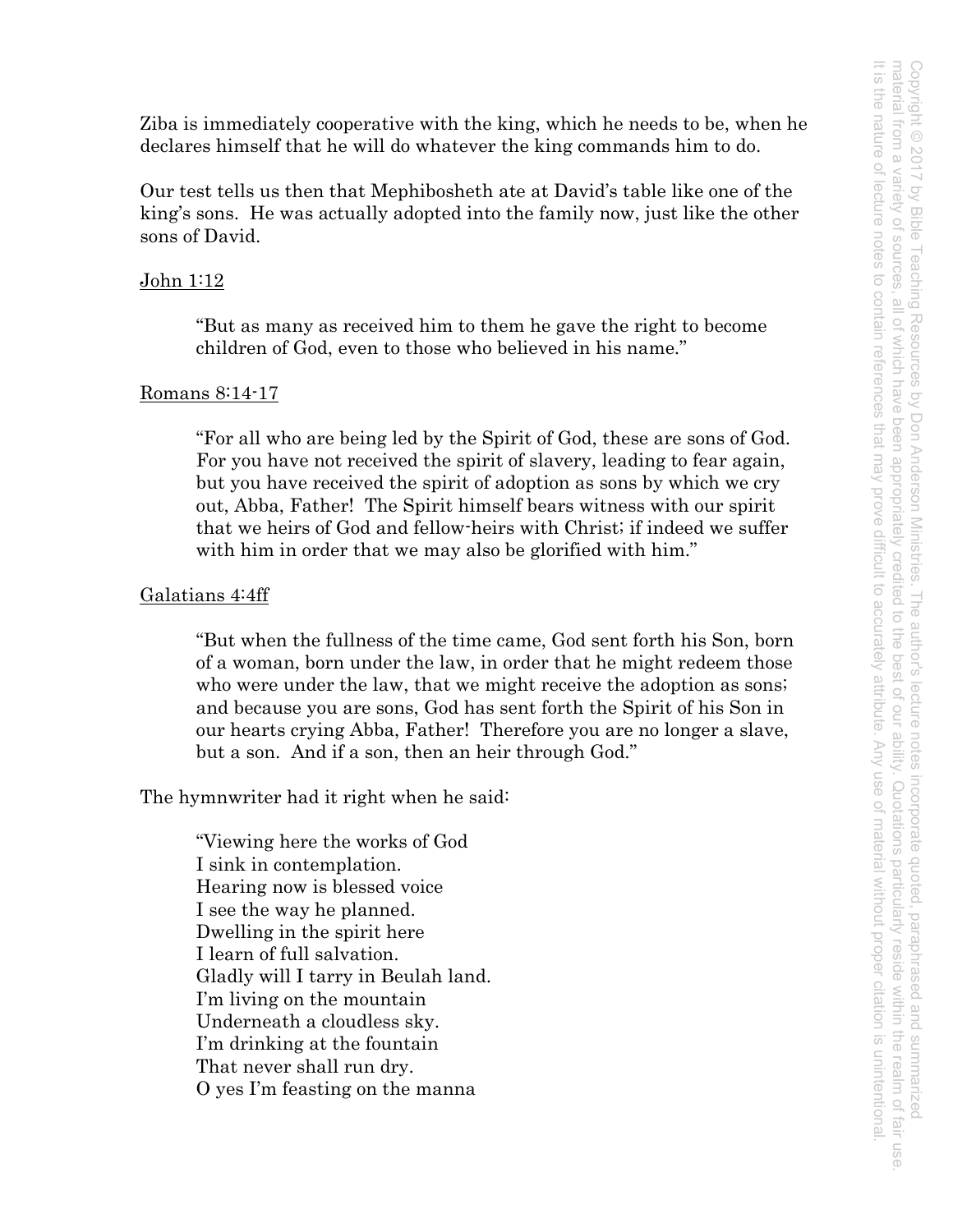From a bountiful supply For I am dwelling in Beulah land." (Had to start singing here!!)

v. 12 Mephibosheth had a young son named Mica, and all the members of Ziba's household were servants of Mephibosheth.

Mephibosheth was five years old when his father and grandfather both died in the battle with the Philistines. When David came to the throne in Hebron, he was there for 7(1/2) years, so Mephibosheth was probably about 13 years of age when David ascended to the throne of all Israel and began to rule in the city of Jerusalem. It has been several years now since that time so Mephibosheth is several years older during the time has married and has a young son by the name of Mica. The name is really shortened for Micah, and the name means 'who is like Jehovah.'

(Must have meant a lot to get to marry!! To father a child!!)

All 35 members of Ziba's household became servants of Mephibosheth.

v. 13 And Mephibosheth lived in Jerusalem, because he always ate at the king's table and he was crippled in both feet.

Logistically, because of Mephibosheth's handicapped condition, it was much better to have him move all of his things from the house of Makir in Lo Debar down to the city of Jerusalem so that he could avail himself of the generosity of the king in allowing him to eat at his table.

David then makes good his covenant and commitment to Jonathan, his dearest friend by seeking out Mephibosheth and giving him these wonderful concessions. One is only reminded of 1 Cor. 2:9.

"The eye hath not seen nor ear heard, neither has it entered into the heart of man the things which the Lord has prepared for them that love him."

10:v. 1 In the course of time, the king of the Ammonites died, and his son Hanun succeeded him as king.

The Ammonites were located straight east from Jerusalem about 20 miles. The Ammonites have been a real thorn in the side of the nation Israel for some time. Saul's first successful military campaign came against the Ammonites when they invaded Jabesh-Gilhead, which lies almost straight north from the Ammonites, but on the east side of the Jordan River. Saul had a great victory on that occasion over the Ammonites.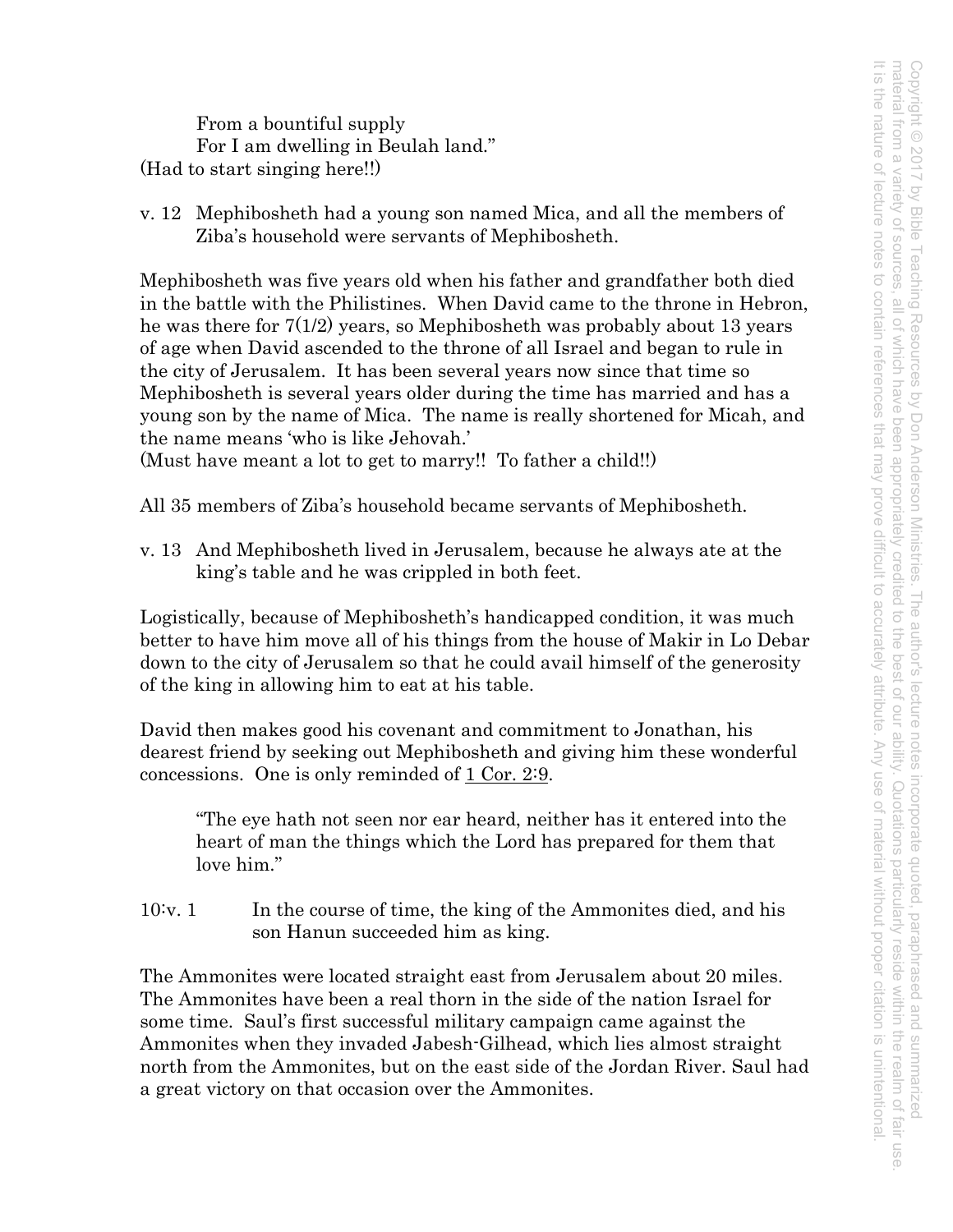It is believed that the Ammonites were descendants of Lot, Abraham's nephew, who left Abraham and settled in the cities of Sodom and Gomorrah on the plains of Jordan.

v. 2 David thought, "I will show kindness to Hanun son of Nahash, just as his father showed kindness to me." So David sent a delegation to express his sympathy to Hanun concerning his father. When David's men came to the land of the Ammonites,

Once again, David is doing the thinking. In both of these chapters, he is seeking to show kindness. His desire in chap. 9 was to show kindness for Jonathan's sake. And now in chap. 10 he wants to show kindness to the Ammonites because Nahash had died who had shown kindness to David.

David sent a delegation to express his sympathy to Hanun concerning his father. It would be just like any governmental delegation going to the memorial services for some dignitary of state.

Pink points out, "Why did David send his servant with a message of comfort to the king of Ammon? Why should he determine to show kindness unto the head of this heathen tribe? After engaging in so much fighting, it appears that David now desired a season of rest. This is borne out by what we are told in the very first verse of the next chapter. It was an attempt to promote amity between the ungodly and the godly. And the Lord blew upon this move and caused it to come to naught."

# James 4:4

"You adulteresses, do you not know that friendship with the world is hostility toward God? Therefore, whoever wishes to be a friend of the world, makes himself an enemy of God."

The rest of verse 2 actually goes with the flow of thought that is in verse 3:

"When David's men came to the land of the Ammonites,"

in other words, they took the twenty mile trip east.

v. 3 the Ammonite nobles said to Hanun their lord, "Do you think David is honoring your father by sending men to you to express sympathy? Hasn't David sent them to you to explore the city and spy it out and overthrow it?"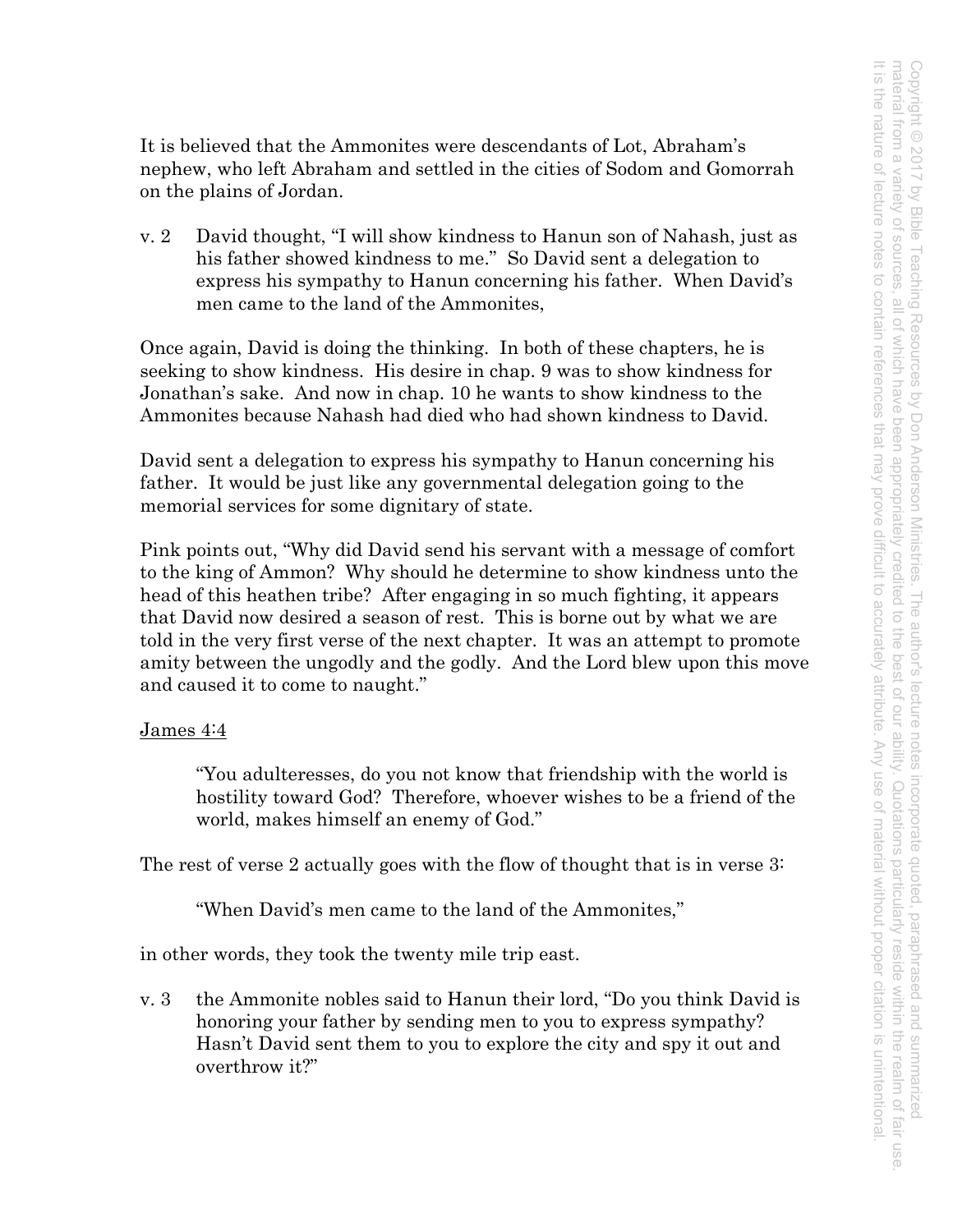The nobles of the Ammonites doubt the legitimate intent of expressing sympathy to Hanun because of the death of his father. (Joab's feelings about Abner! Why is it so hard to believe the best!)

They feel that David has sent this delegation to explore the city and spy it out and then overthrow it.

We miss so much and do so many terrible things because we cannot trust the good intentions of others.

Because of this simple misinterpretation of intent thousands of people are going to lose their lives.

v. 4 So Hanun seized David's men, shaved off half of each man's beard, cut off their garments in the middle at the buttocks, and sent them away.

Hanun listens to his mean who falsely interpret David's intentions and then act upon it by taking the men and shaving off just half of their beard and then cutting their robes into true mini skirts. He cuts the robes so short that the men's buns are showing.

Vos points out, "Accepting their interpretation of David's delegation, Hanun deliberately set about to insult David by humiliating his representatives. He had half their beards cut off, a most disgraceful treatment of an ancient Semite, for who beards were symbols of status; and he ordered that their long flowing robes be cut off up to the hips, immodestly exposing them."

We can actually predict what is going to happen in this situation without reading further because of David's past record with those who have reproached him. 2 Samuel 5:6,7 "The king and his men marched to Jerusalem to attack the Jebusites who lived there. The Jebusites said to David, 'You will not get in here. Even the blind and lame can ward you off.' They thought, David cannot get in here. Nevertheless, David captured the fortress of Zion, the city of David."

# 1 Samuel 25:9-11

"When David's men arrived, they gave Nabal this message in David's name; then they waited. Nabal answered David's servants, 'Who is this David? Who is this son of Jesse? Many servants are breaking away from their masters these days? Why should I take my bread and water and the meat I have slaughtered for my shearers and give it to men coming from who knows where?"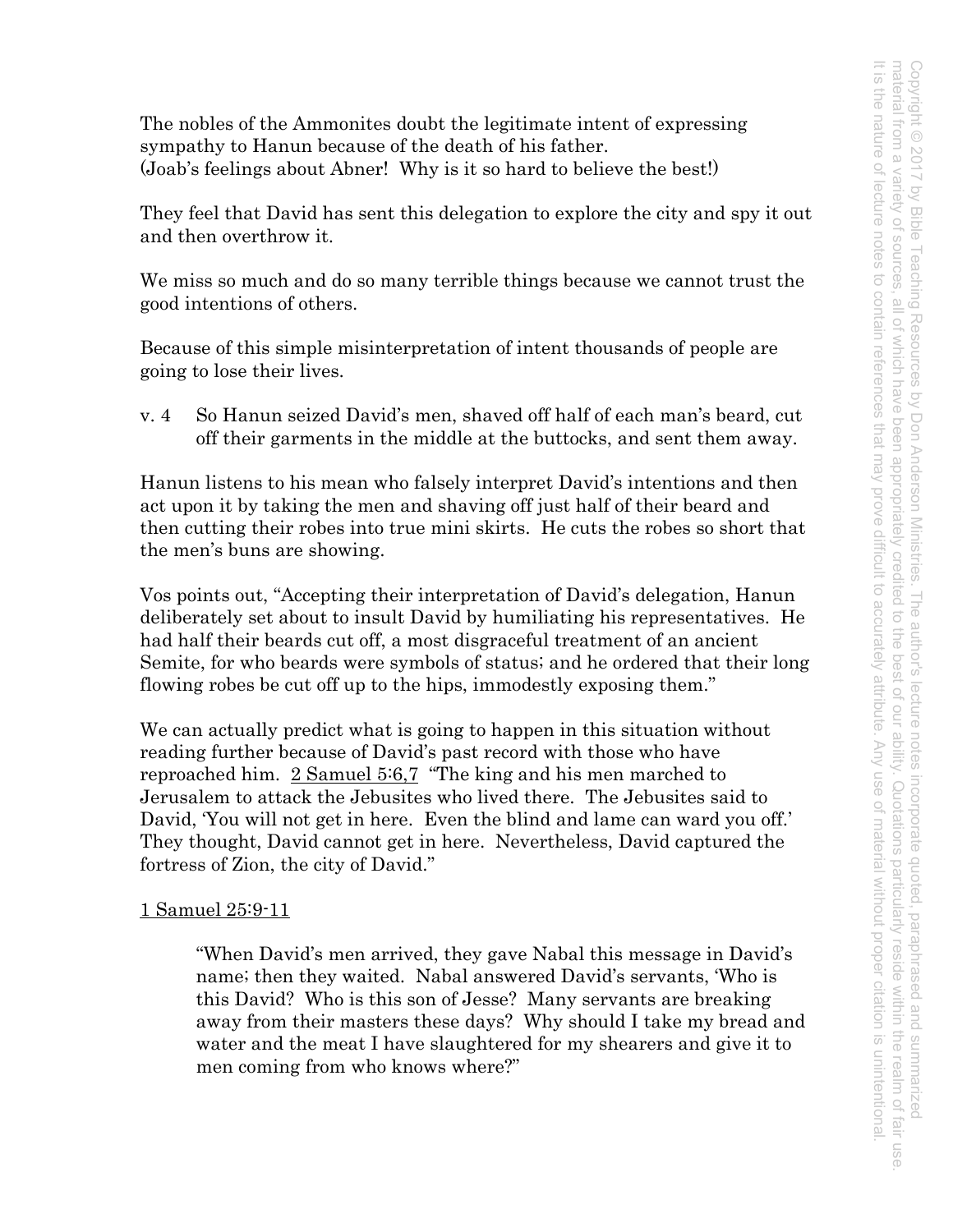David's response to Nabal's reproach is seen in 1 Sam. 25:13

"David said to his men, 'Put on your swords.' So they put on their swords and David put on his. About 400 men went up with David while 200 stayed with the supplies."

You just don't rattle David's chain without getting a rumble in return.

After Hanun had done his DASTARDLY DEED to David's men, he sent them away.

v. 5 When David was told about this, he sent messengers to meet the men, for they were greatly humiliated. The king said, "Stay at Jericho till your beards have grown, and then come back."

David got a message from the men that this had happened, and so he immediately sends another group of messengers to meet the men. The text says, "They were greatly humiliated." (Everybody laughing at them!!)

David then issues a command from the Oval Office for these first messengers who have been mistreated to stay at Jericho until their beards had grown and then come back.

They had evidently come straight east across the Jordan River from the Ammonites about ten miles, and arrived at the city of Jericho. The other messengers met them there and gave them David's command to stay at Jericho "until your beards have grown and then come back." Jericho is about ten miles northeast of the city of Jerusalem.

One is reminded of the shooting down of the Korean jet liner and how the United States responded to this tragedy.

In his book Day of the Cobra Jeffrey St. John says, "Unfortunately, the term 'accommodating' could summarize much of the activity of the West when rage at what the Soviets had done was followed by impotent gestures that seemed only to embolden them; for example, in Tokyo, Canberra, Australia, London and Washington, Soviet envoys refused to accept formal diplomatic notes demanding compensation from the Kremlin for the victims of KL-007, each Soviet diplomat claiming that the United States was responsible for the death of those on the unarmed airliner. At all of this, Congressman Larry (Lawrence) MacDonald would have been neither surprised nor angered, only concerned at how unhealthy it is for to be consumed with outrage but hobbled by impotence born without fear. The fundamental problem, he had said,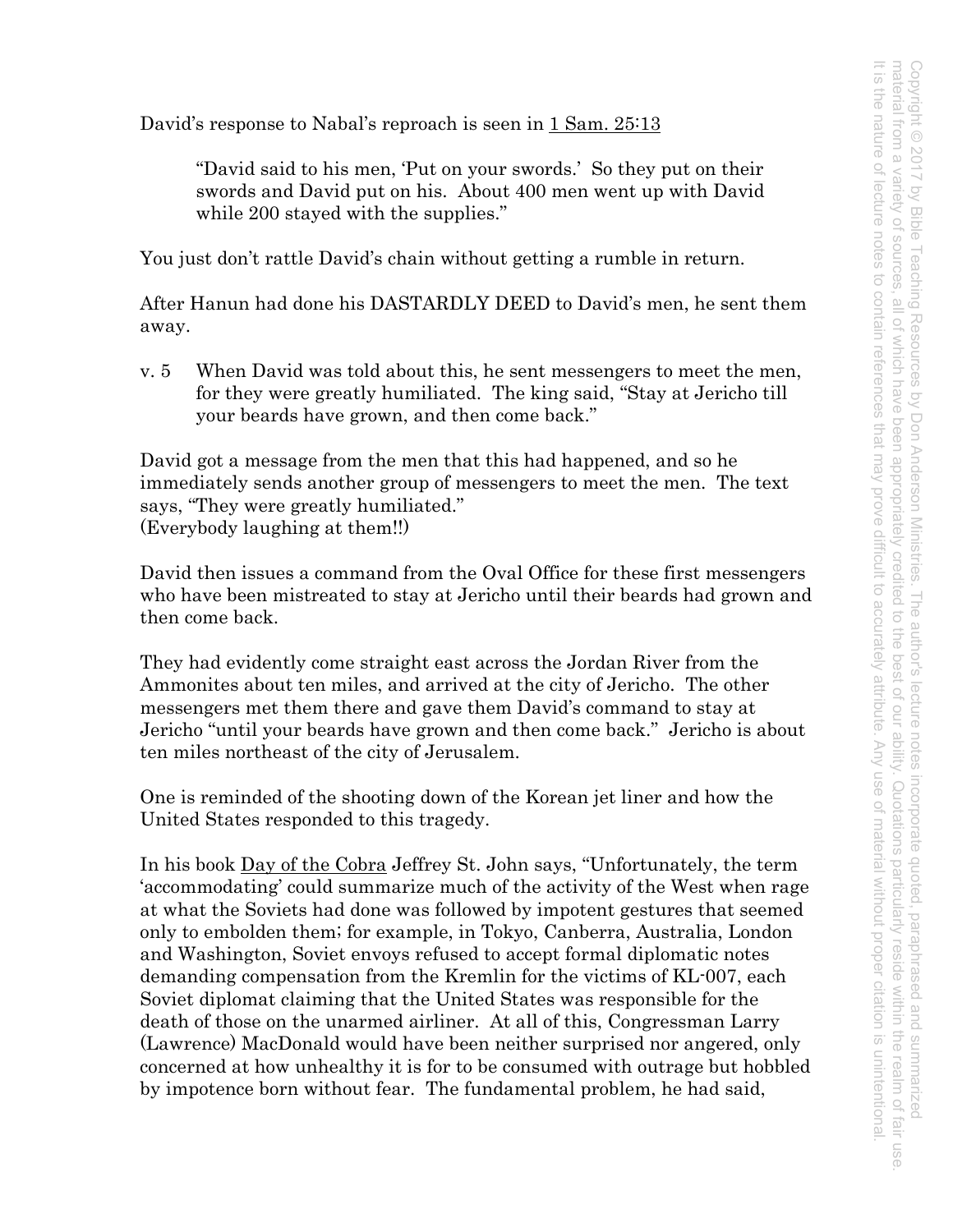Copyright © 2017 by Bible Teaching Resources by Don Anderson Ministries. The author's lecture notes incorporate quoted, paraphrased and summarized<br>material from a variety of sources, all of which have been appropriately cr It is the nature of lecture notes to contain references material from a variety of sources, all of the which have been appropriately credited to the best of courses, all of the intervalsing reside within the realm of fair use. Copyright © 2017 by Bible Teaching Resources by Don Anderson Ministries. The author's lecture notes incorporate quoted, paraphrased and summarized It is the nature of lecture notes to contain references that may prove difficult to accurately attribute. Any use of material without proper citation is unintentional.that may prove difficult to accurately attribute Any use of material without proper citation is unintentional

countless times during his career in Congress was the inability of decent, intelligent people to believe they are personally as a nation and as a civilization threatened. 'We must realize that we as the United States citizens and as heirs to the western civilization should put our priorities in order and know that we are in a fight for our lives. It's a matter of whether this entire civilization is prepared to fight the Communist plague or be destroyed. This is not something that our children or grandchildren will face. This is something that we shall have to face."

In September of 1979 a national news magazine asked the Georgia Democrat Lawrence MacDonald whether the United Nations had been a success or a failure. He replied, "It was a dream that not only had failed but also had turned into a nightmare for the United States and the free world. Under the auspices of the United Nations, we have seen bloody wars in Korea and Vietnam, the subjugation of Eastern Europe and the mass slaughter of tens of millions of people in China. We've witnessed the Soviet invasions of Hungary and Czechoslovakia. We have witnessed the genocide in Cambodia. In all of these instances the United Nations did nothing. I think we should admit reality. The U.N. has become a smokescreen for delusion of American sovereignty, for the diverting of American purpose, and the whittling down of out potential for world leadership. It is now and has been a cover for worldwide Communist aggression ever since its inception."

The historian Telford Taylor in the closing pages of his definitive work on Munich quotes Aleksandr Solzhenitsyn from his 1972 Nobel Prize-winning lecture, "The spirit of Munich is not a thing of the past. It was more than a short episode. I would even venture to say that the spirit of Munich is predominate in the 20th century. The entire civilized world trembled as snarling barbarism suddenly reemerged and moved into the attack. It found it had nothing to fight with but smiles and concessions. The spirit of Munich is an illness of will power of rich people. It is the everyday state of those who have given in to the desire for well-being at any price, to material prosperity as the main aim of life on the earth."

v. 6 When the Ammonites realized that they had become a stench in David's nostrils, they hired twenty thousand Aramean foot soldiers from Beth Rehob and Zobah, as well as the king of Maacah with a thousand men, and also twelve thousand men from Tob.

Immediately the Ammonites recognize there is going to be retaliation because David is not going to stand indifferently by and allow this reproach of his messengers who were on a good will mission to the country of the Ammonites. They first hire twenty thousand Aramean foot soldiers from Beth Rehob and Zobah. These locations are about 40-60 miles north of Jerusalem, as well as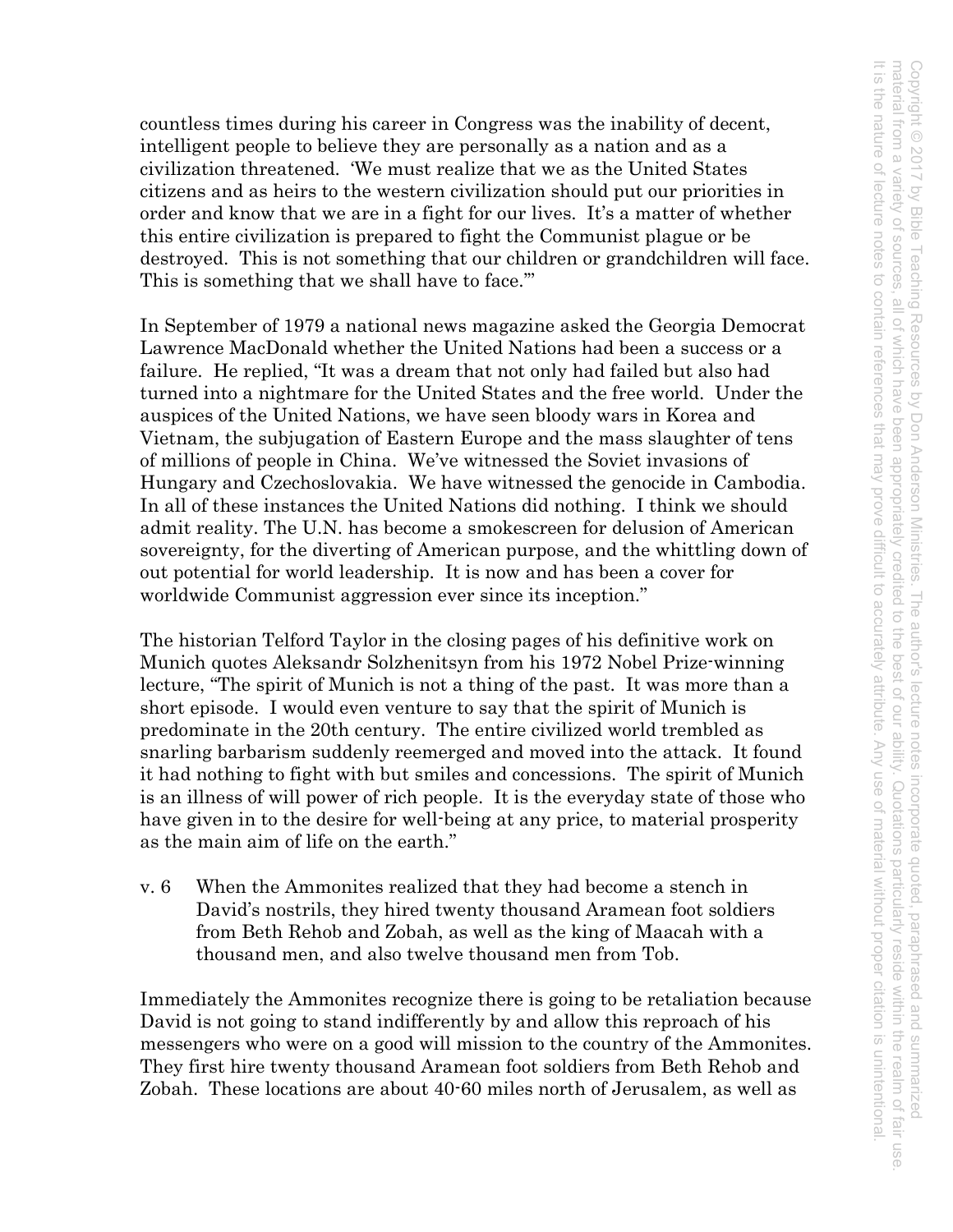the king Maacah with a thousand men, and also twelve thousand men from Tob, which is about 30 miles north of Jerusalem. So the Ammonites turn north to seek assistance because they know they are going into battle with David, and they come up with a total of 33,000 soldiers to help them in their battle.

The Ammonites are mobilizing for military confrontation.

v. 7 On hearing this, David sent Joab out with the entire army of fighting men.

As soon as David gets intelligence reports of the hiring of these 33,000 men of war, he meets the challenge by having Joab take the entire army of Israel's fighting men to war against this threat of peace.

v. 8 The Ammonites came out and drew up in battle formation at the entrance to their city gate, while the Arameans of Zobah and Rehob and the men of Tob and Maacah were by themselves in the open country.

We have a DOUBLE DEPLOYMENT here of the Ammonites in battle formation at the entrance of their city gate, and the northerners in another group in the open country.

v. 9 Joab saw that there were battle lines in front of him and behind him; so he selected some of the best troops in Israel and deployed them against the Arameans.

Joab gets his intelligence reports and knows that the battle lines are in front of him and behind him; and so it's time for an effective deployment. He decides that he is going to take some of the best troops and go with them against the northerners.

v. 10 He put the rest of the men under the command of Abishai his brother and deployed them against the Ammonites.

His only surviving brother Abishai, since Asahel fell earlier during the civil war as a casualty of Abner's spear, is given command of the rest of the men and sends them against the Ammonites.

v. 11 Joab said, "If the Arameans are too strong for me, then you are to come to my rescue; but if the Ammonites are too strong for you, then I will come to rescue you.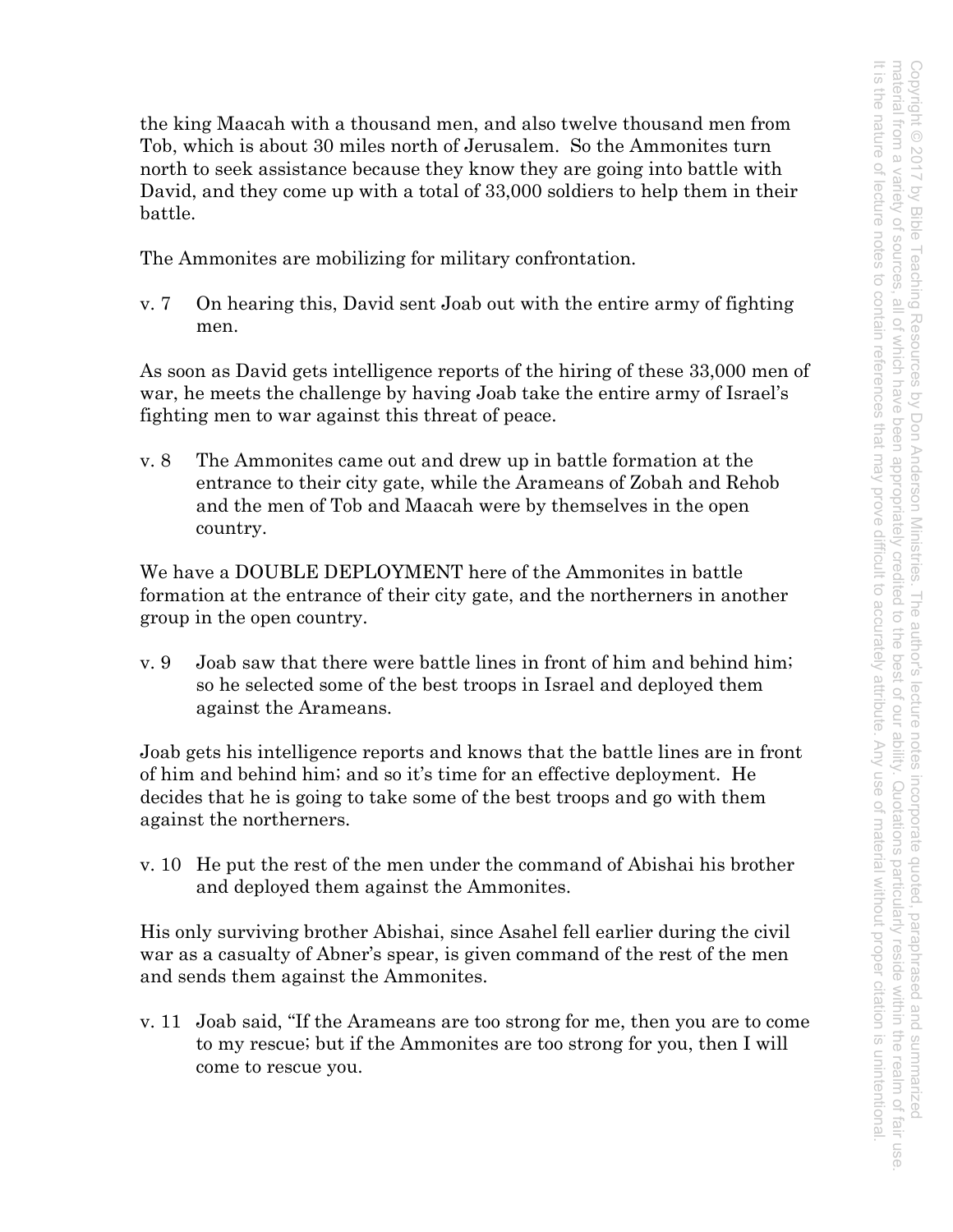Joab, in talking to his brother, said, 'Listen, if the northerners become too much for me, I'm going to sound the alarm and you come to my rescue. And then if the Ammonites are to strong for you, you sound the alarm and I'll come to rescue you."

v. 12 Be strong and let us fight bravely for our people and the cities of our God. The Lord will do what is good in his sight."

What a tremendous statement of faith and trust as the men go to war! Joab says to his brother, "Be strong and lets us fight bravely for our people and the cities of out God. The Lord will do what is good in his sight." (Rom. 8:28)

Courage is an outgrowth of strong conviction and an evidence of good character.

PFC Butch Strickland wrote a prophetic letter of is own death before giving his own life in rescue of a wounded buddy on Feb. 1, 1966 in Vietnam:

## Dear Folks,

I am writing this letter as my last one. You probably already received word that I am dead and that the government wishes to express its deepest regret. Believe me, I didn't want to die, but I know it was part of my job. I want my country to live for billions and billions of years to come. I want it to stand as a light to all people oppressed and to guide them to the same freedom we know. If we stand and fight for freedom, then I think we've done the job God sent down for us. It's up to every American to fight for the freedom we hold so dear. We won't be able to look at ourselves in a mirror, much less at our sons and daughters, because we have failed our God, our country, and our future generations. I fought for Sandy, Gail, Nell, Mom and Dad. When her kids get old enough, they'll probably have to fight too. Tell them to go proudly and without fear of death because it is worth keeping the land free. I remember a story from Mr. Williams English classes when I was a freshman in high school that said, 'Cowards die a thousand times, the brave die but once.' Don't mourn me, Mother, for I am happy. I died fighting my country's enemies, and I will live forever in people's minds. I've done what I've always dreamed of; don't mourn me, for I died a soldier of the United States of America. God bless you all and take care. I'll be seeing you in heaven.

Your loving son and brother, Butch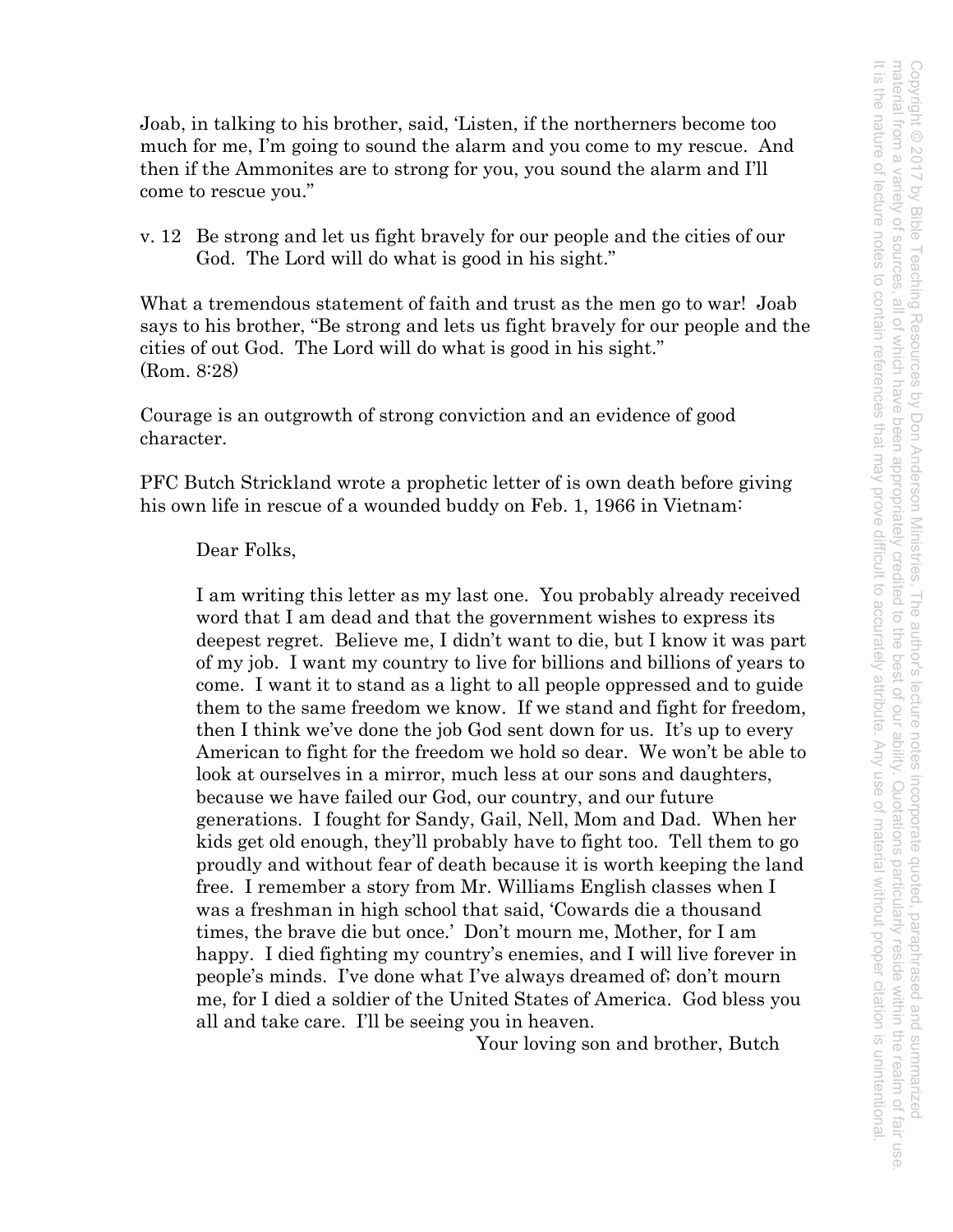The final command from Joab to Abishai is "Be strong and let us fight bravely for our people and the cities of our God." And if we fight bravely, "the Lord will do what is good in his sight."

## Nehemiah 4:14

"When I saw their fear, I rose and spoke to the nobles, the officials, and the rest of the people. Do not be afraid of them. Remember the Lord who is great and awesome, and fight for your brothers, your sons, yours daughters, your wives, and your houses."

"The Lord will do what is good in his sight." Ultimately we come to the sovereign purpose of God and in situations like this the ultimate statement is to surrender to the sovereignty of God. "The Lord will do what is good is his sight."

v. 13 Then Joab and the troops with him advanced to fight the Arameans, and the fled before him.

Joab and his best troops experienced immediate victory from the northerners, for they fled before him.

v. 14 When the Ammonites saw that the Arameans were fleeing, hey fled before Abishai and went inside the city. So Joab returned from fighting the Ammonites and came to Jerusalem.

The Ammonites realized the handwriting was on the wall when they saw the 33,000 northerners fleeing from Joab, and so they fled back away from Abishai and his military forces inside the city.

The response to this on the part of Joab is he returned from fighting the Ammonites and came to Jerusalem.

v. 15 After the Arameans saw that they had been routed by Israel, they regrouped.

This is not the end of the conflict. They are going to come back again, and so they regroup.

v. 16 Hadadezer had Arameans brought from beyond the River; they went to Helam (which is probably 70-80 miles north of Jerusalem), with Shobach the commander of Hadadezer's army leading them.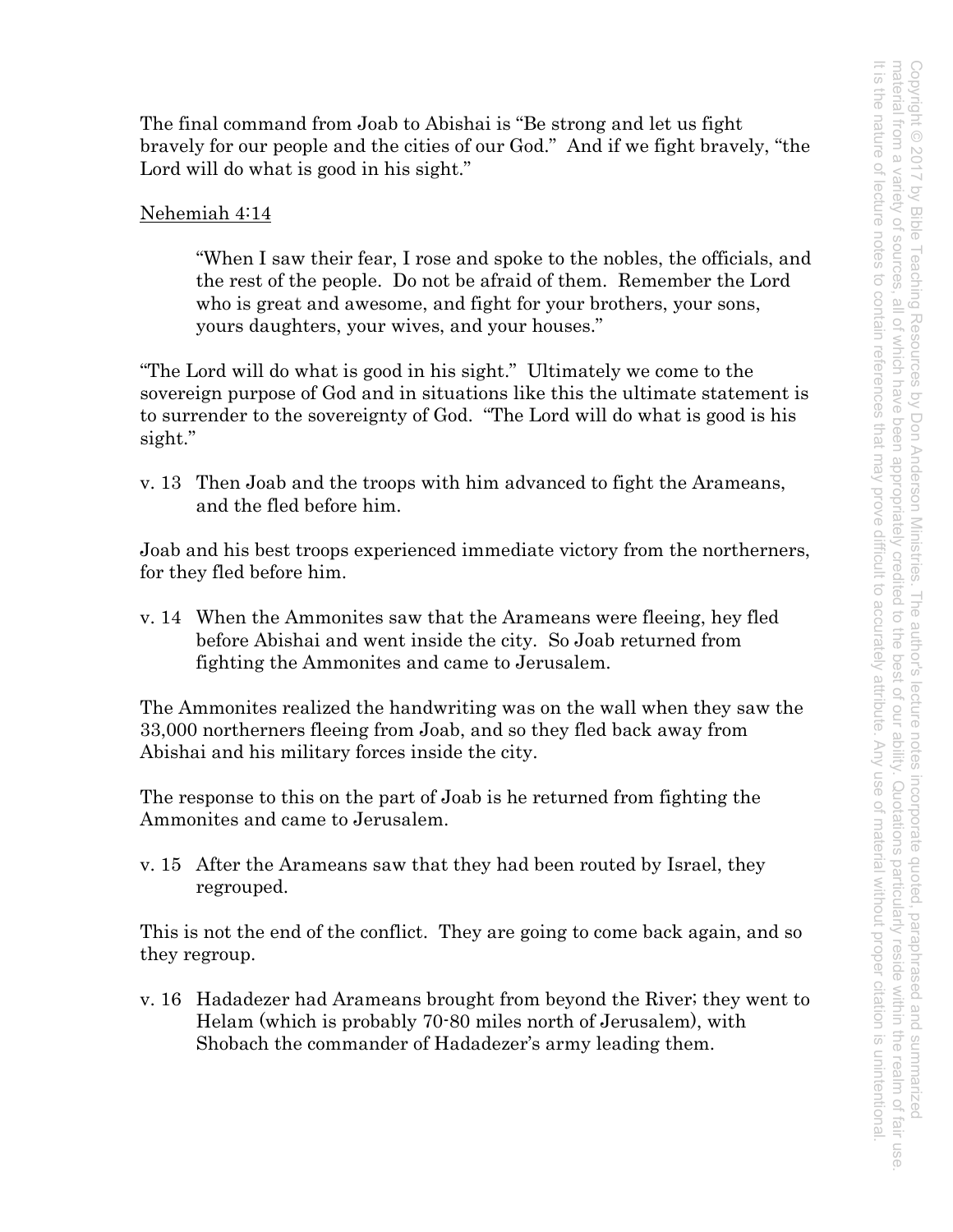- v. 17 When David was told of this, he gathered all Israel, crossed the Jordan and went to Helam. The Arameans formed their battle lines to meet David and fought against him.
- v. 18 But they fled before Israel, and David killed seven hundred of their charioteers and forty thousand of their foot soldiers. He also struck down Shobach the commander of their army, and he died there.
- v. 19 When all the kings who were vassals of Hadadezer saw that they had been defeated by Israel, they made peace with the Israelites and became subject to them. So the Arameans were afraid to help the Ammonites anymore.

So as we come to the end of this chapter, we just chalk up another military victory for David and his armies.

Conclusion:

What are some of the lessons that we can learn from these two chapters?

|            | Lesson #1: David remembers his friend Jonathan by caring for<br>Mephibosheth.        |
|------------|--------------------------------------------------------------------------------------|
| Lesson #2: | Mephibosheth experiences God's kindness through David.                               |
| Lesson #3: | David makes provision for the physical and financial needs of<br>Mephibosheth.       |
| Lesson #4: | David treat Mephibosheth as his own son, allowing him to eat at<br>the king's table. |
| Lesson #5: | Overwhelmed with gratitude, Mephibosheth names his son "who"<br>is like Jehovah?"    |
| Lesson #6: | The misinterpretation of intention can lead to needless<br>bloodshed.                |
|            | Lesson $#7$ : The Lord will always do what is good in his sight.                     |
|            |                                                                                      |

We do not see that David inquired of the Lord here in this chapter before going into battle.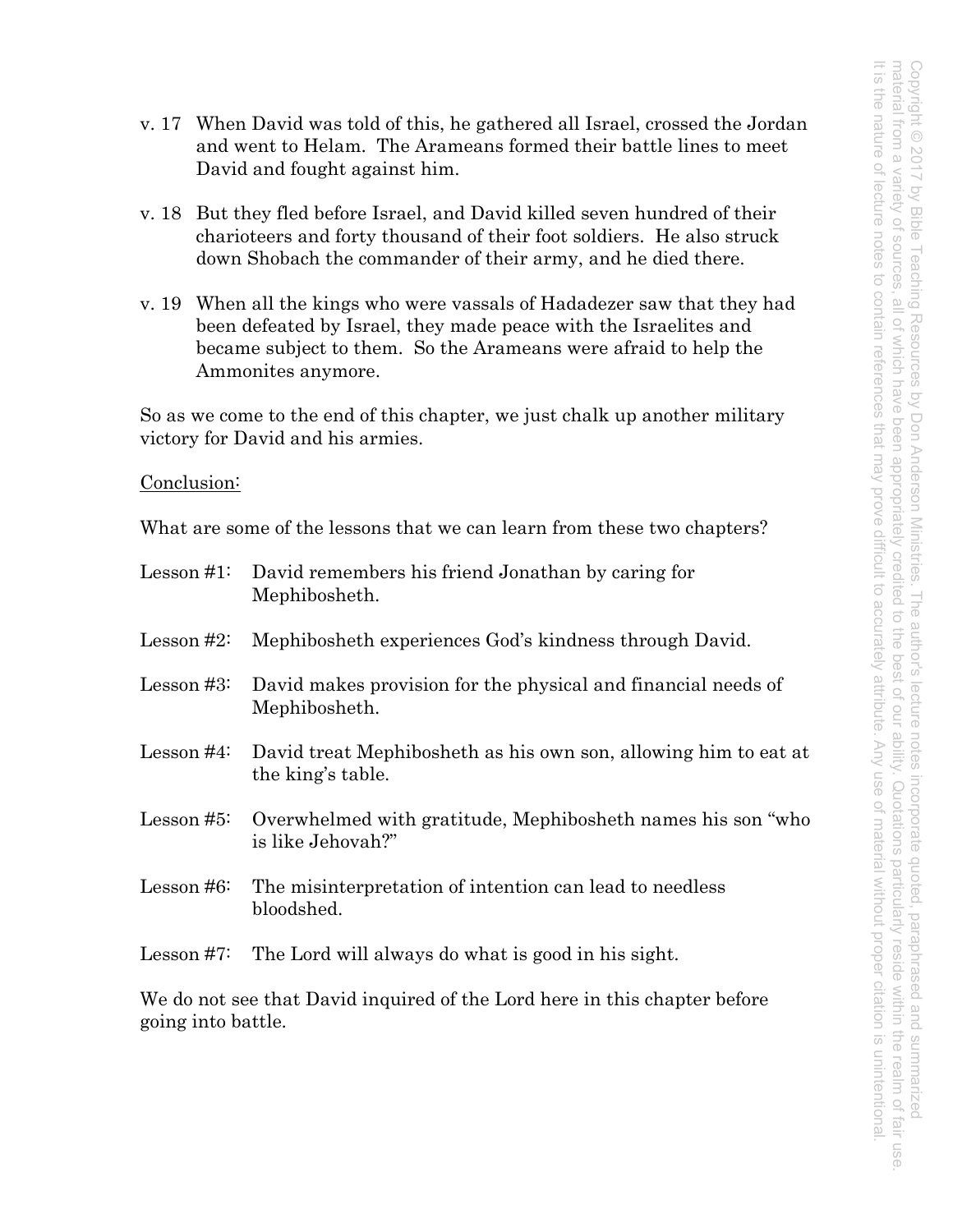#### Psalm 4:7,8

"Thou hast put gladness in my heart, more than when their grain and new wine abound. In peace I will both lie down and sleep, for Thou alone, O Lord, dost make me to dwell in safety."

#### Psalm 60:12

"Through God we shall do valiantly, and it is he who will tread down our adversaries."

#### Psalm 71:7

"I have become a marvel to many, for thou art my strong refuge. My mouth is filled with thy praise and with thy glory all day long."

There's no more beautiful picture in all of Scripture of what God does for the sinner, acting in kindness toward us, crippled by sin and the fall. He comes to make provision for our every need, assuming to full responsibility for caring for us, and bringing is ultimately to himself to spend eternity in heaven.

During World War 1 a British detachment had been cut off from the main forces in the front lines. They had gone out to explore and had been caught in the terrific fire of the Germans. Their communication or telephone line had remained open, but it was finally severed by a shell. The captain called for a volunteer who would trace the line to the point of trouble, bring it together and tie it. He warned it would be a dangerous assignment. Several volunteered and one was chosen. He crawled into no-man's-land and followed the wire. Finally he found one end in a shell hole, and feeling around in the icy mud, he discovered the other end, but he couldn't bring the ends in a position by which he might tie them, for the Germans had him under fire by now. So he just lay there and held the two wires together so that communication was restored. A shell fell close to him and exploded. He was killed but the communication was not disturbed. The next day after victory found this man frozen in death, holding one line in one hand and the other hand holding firmly the other end of the wire, and through his body the message had been going.

Nineteen hundred years ago there came from heaven one who restored communication through a line that had been broken by sin. He laid hold of God because he was God and he laid hold of man. He could not make the connection by his life; it was made when he died on the cross.

The British government took a picture of the soldier performing his duty in death, and underneath they put only one word: Contact.